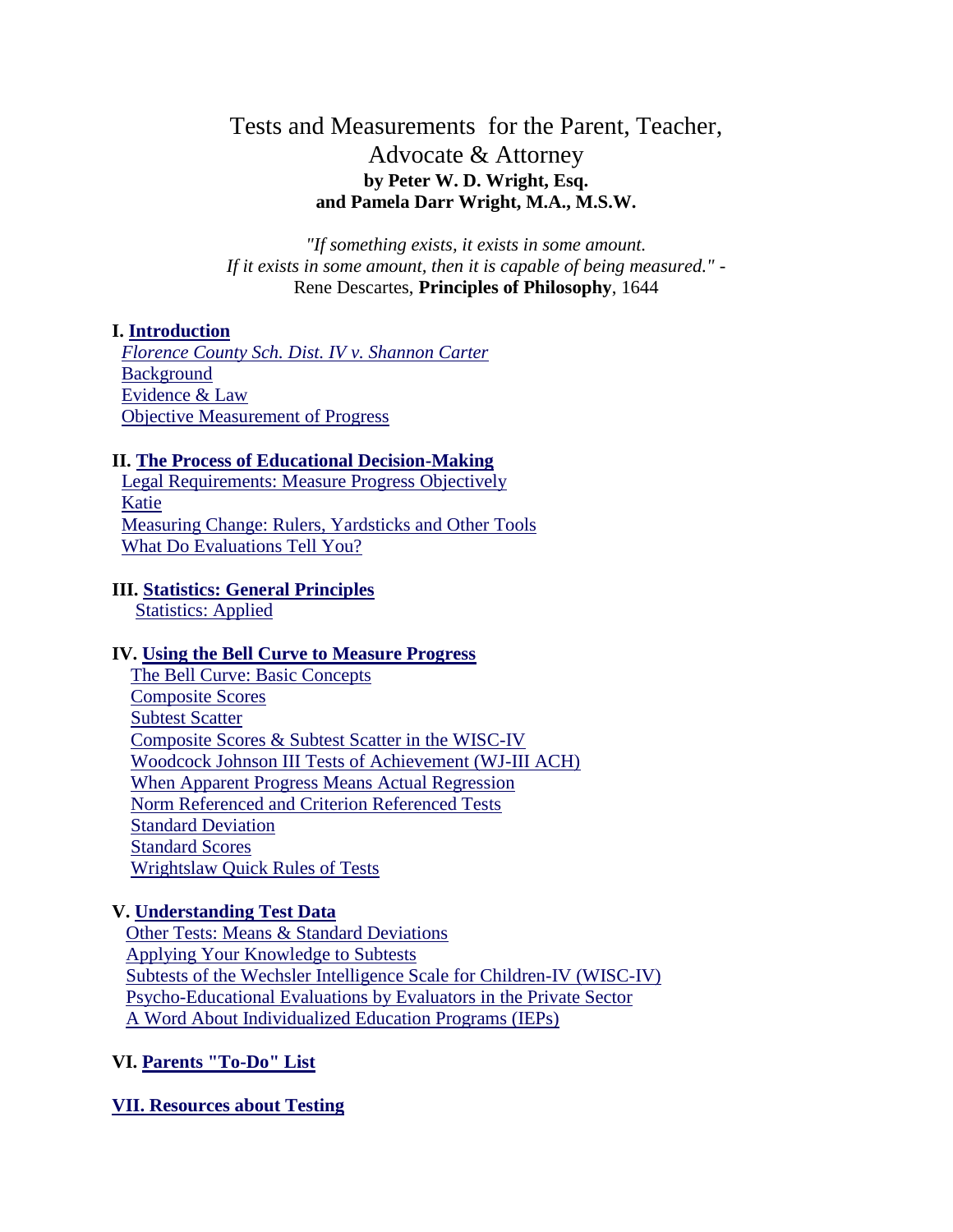# **[About the Authors](http://www.wrightslaw.com/#29#29)**

**Wrightslaw Note:** This comprehensive article was updated and revised in August 2008. For more information about the bell curve and how to use tests and measurements to measure and monitor a child's progress, please read Chapters 10 and 11 in *[Wrightslaw: From Emotions to](http://www.wrightslaw.com/bks/feta2/feta2.htm)  [Advocacy, 2nd Edition.](http://www.wrightslaw.com/bks/feta2/feta2.htm)*

*[Wrightslaw: From Emotions to Advocacy, 2nd Edition](http://www.wrightslaw.com/bks/feta2/feta2.htm)* includes a new section about the WISC-IV, changes from the WISC-III, and additional information about tests commonly administered to children, including intelligence / cognitive tests, educational achievement tests, speech language tests, etc. [Click here](http://www.wrightslaw.com/bks/feta2/feta2.htm) to learn more about *[Wrightslaw: From Emotions to Advocacy, 2nd](http://www.wrightslaw.com/bks/feta2/feta2.htm)  [Edition](http://www.wrightslaw.com/bks/feta2/feta2.htm)*.

# **Introduction**

Most parents of special needs children know that they must understand **the law** and **their rights**. Few parents know that they must also understand **the facts**. The "facts" of their child's case are contained in the various tests and evaluations that have been administered to the child. Changes in test scores over time provide the means to assess educational benefit or regression.

Important educational decisions, from eligibility to the intensity of educational services provided, should be based on the results of psychological and educational achievement testing. Parents who obtain appropriate special education programs for their children have learned what different tests measure and what the test results mean.

As an attorney who specializes in representing special education children, many parents consult with me after they decide that their child's special education program is not appropriate. These parents are often right. However, in most cases they do not have **the evidence** to support their belief, nor do they know how to interpret and use the evidence contained in educational and psychological tests. They need evidence to support their beliefs.

These parents are convinced that a special education program is not providing sufficient help for the child --- that under the present special education program, the child is failing to make adequate progress and has fallen further behind. These parents experience a sense of urgency -- the child has usually received special education for several years and time is running out.

Critical educational decisions are often based on the **subjective beliefs** of parents **and** educators. As a parent, you may believe that your child is not making adequate progress in a special education program. The special education staff may firmly believe that he is doing as well as he can --- or that your expectations are too high. Without objective information, both sides take positions that are based on their emotions --- and tempered by their hopes and fears. Appropriate educational decision-making must be based on objective information and facts, not subjective emotional reactions and beliefs.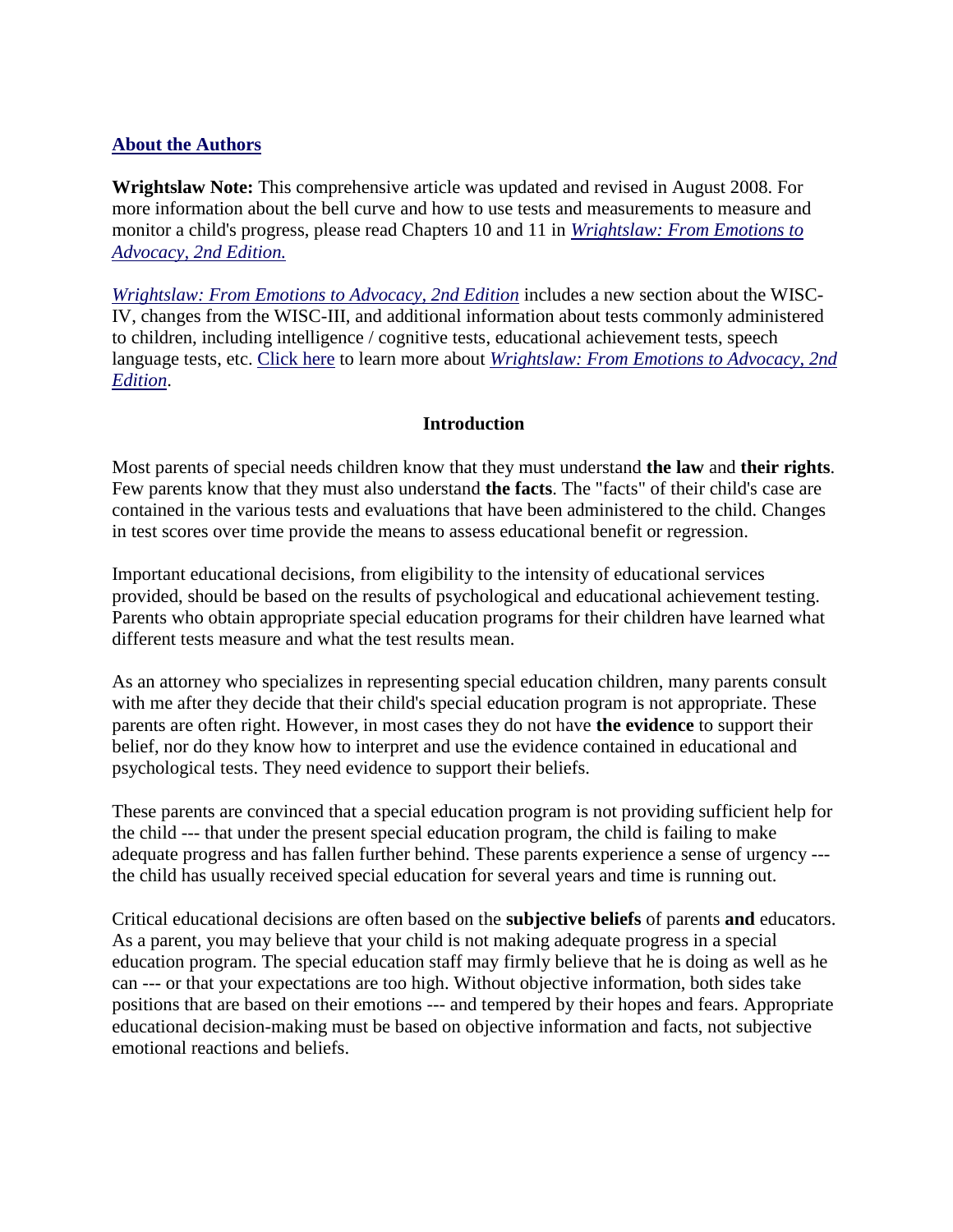Before you can participate in the development of an appropriate special education program, you must have a thorough understanding of the child's strengths and weaknesses. This information is contained in tests that are used to measure the child's abilities and educational achievement.

Tests administered to children fall into several categories: intellectual or cognitive tests; educational achievement tests; projective personality tests, questionnaires and surveys; speech and language tests; and neuropsychological tests.

To successfully advocate for your child, you must also learn about tests and measurements -- statistics. Statistics are ways to measure progress or lack of progress, using numbers. After you analyze the scores your child obtains when tested and you **know what these numbers mean**, you will be able to develop an appropriate educational program for your child --- a program that is tailored to the child's **unique needs** and from which the child benefits.

As you read this article, you will learn what tests and evaluations measure, how this information is reported, and how to use information from tests to measure and monitor academic progress. You will also learn how to use graphs to visually demonstrate your child's progress or lack of educational progress in a powerful and compelling manner.

**Wrightslaw Note**: After you read this article **three times**, you will be able to interpret and chart your child's test scores and measure educational progress or lack of progress.

# **The United States Supreme Court** *Florence County School District Four v. Shannon Carter* (**November 9, 1993**)

In *[Florence County School District Four v. Shannon Carter](http://www.wrightslaw.com/law/caselaw/ussupct.carter.htm)*, 510 U. S.7, 114 S. Ct. 361, (1993), the Supreme Court issued a landmark decision. In *[Carter](http://www.wrightslaw.com/law/caselaw/ussupct.carter.htm)*, the school system defaulted on their obligation to provide a free appropriate education to Shannon Carter, a child with learning disabilities and an Attention Deficit Disorder. Let's look at how the courts viewed the facts and the law in the Carter case.

# *Background*

When Shannon was in the seventh grade, her parents talked to the public school staff and expressed their concerns about Shannon's reading and other academic problems. Shannon was evaluated by a public school psychologist who described her as a "slow learner" who was lazy, unmotivated and needed to be pressured to try harder. Her parents pressured her to work harder. In the ninth grade, despite intense pressure, Shannon failed several subjects.

Shannon's parents had her evaluated by a child psychologist in the private sector. That evaluator determined that Shannon's intellectual ability was above average. Educational achievement testing demonstrated that sixteen-year-old Shannon was reading at the fifth grade level (5.4 GE) and doing math at the sixth grade level (6.4 G.E.). Shannon had dyslexia. She was finally found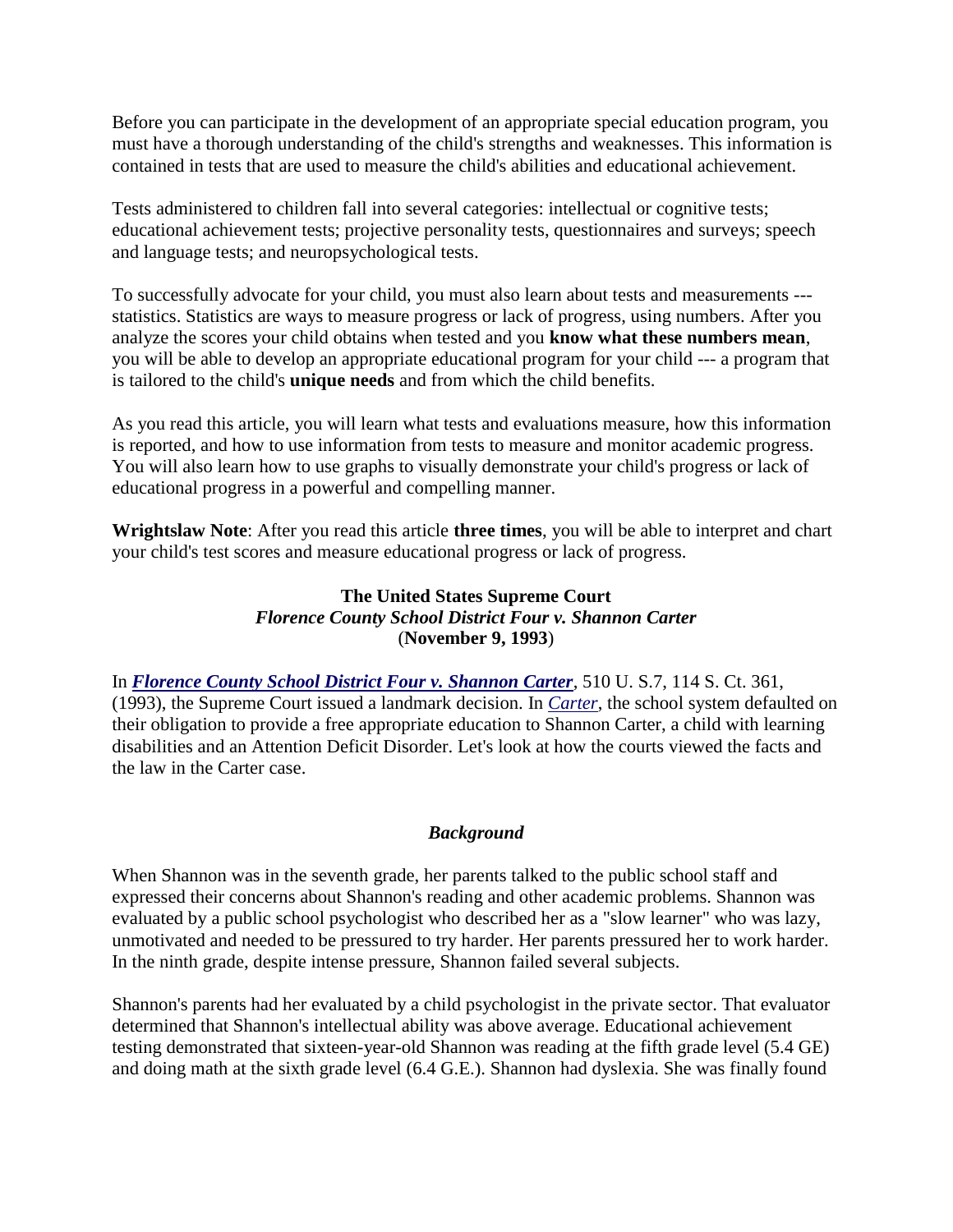eligible for special education. As she prepared to enter tenth grade, she was also functionally illiterate.

The school district developed an IEP for Shannon's tenth grade year. This IEP proposed that after a year of special education, Shannon would read at the 5.8 grade equivalent level and perform math at the 6.8 grade equivalent level. In other words, after a full year of special education to remediate her learning disabilities, Shannon was expected to make only four months of progress in reading and math. Progress would be measured by her scores on the Woodcock Reading Mastery and KeyMath educational achievement tests. She would progress from the 5.4 to 5.8 grade level in reading and from the 6.4 to 6.8 grade levels in math.

Shannon's parents insisted that their daughter needed a more intensive program so she could learn the necessary reading, writing and math skills. They felt that the proposed program was inadequate, and worried that Shannon would still be functionally illiterate when she graduated from high school three years later. Emory Carter insisted that the school teach his daughter to read, write and do arithmetic at a high school level when she graduated from high school.

Although Emory and Elaine Carter shared their concerns and wishes with the public school officials, the administrators took a "take it or leave it" position. They refused to provide Shannon with a more intensive special education program where she would receive remediation in reading, writing, and arithmetic. The parents requested a special education due process hearing. The Hearing Officer ruled that the public school IEP was appropriate. The parents appealed this decision to a Review Panel. The Review Panel upheld the decision of the Hearing Officer.

At that point, Emory and Elaine Carter withdrew Shannon from the public school and enrolled her in [Trident Academy](http://www.tridentacademy.com/) in Mt. Pleasant, South Carolina. Trident Academy is a private school that specializes in educating and remediating children with learning disabilities, including dyslexia. When Shannon graduated from Trident Academy three years later, her reading and math scores were on a high school level.

Shannon's parents then appealed the Review decision to the U. S. District Court. They asked Judge Houck to award them reimbursement for Shannon's private school education at Trident.

After hearing testimony and reviewing the transcripts and documents from the Due Process and Review Hearings, Judge Houck found that the school district's IEP was "wholly inadequate" to meet Shannon's needs. He ruled that Shannon had received an appropriate education at Trident and ordered Florence County to reimburse Shannon's parents for the costs of her education. [\(Read Judge Houck's decision\)](http://www.wrightslaw.com/law/caselaw/case_carter_usdist_sc.htm)

On what basis did Judge Houck decide that the IEP proposed by Florence County was inappropriate? What evidence caused him to decide that Shannon received an appropriate education at Trident Academy?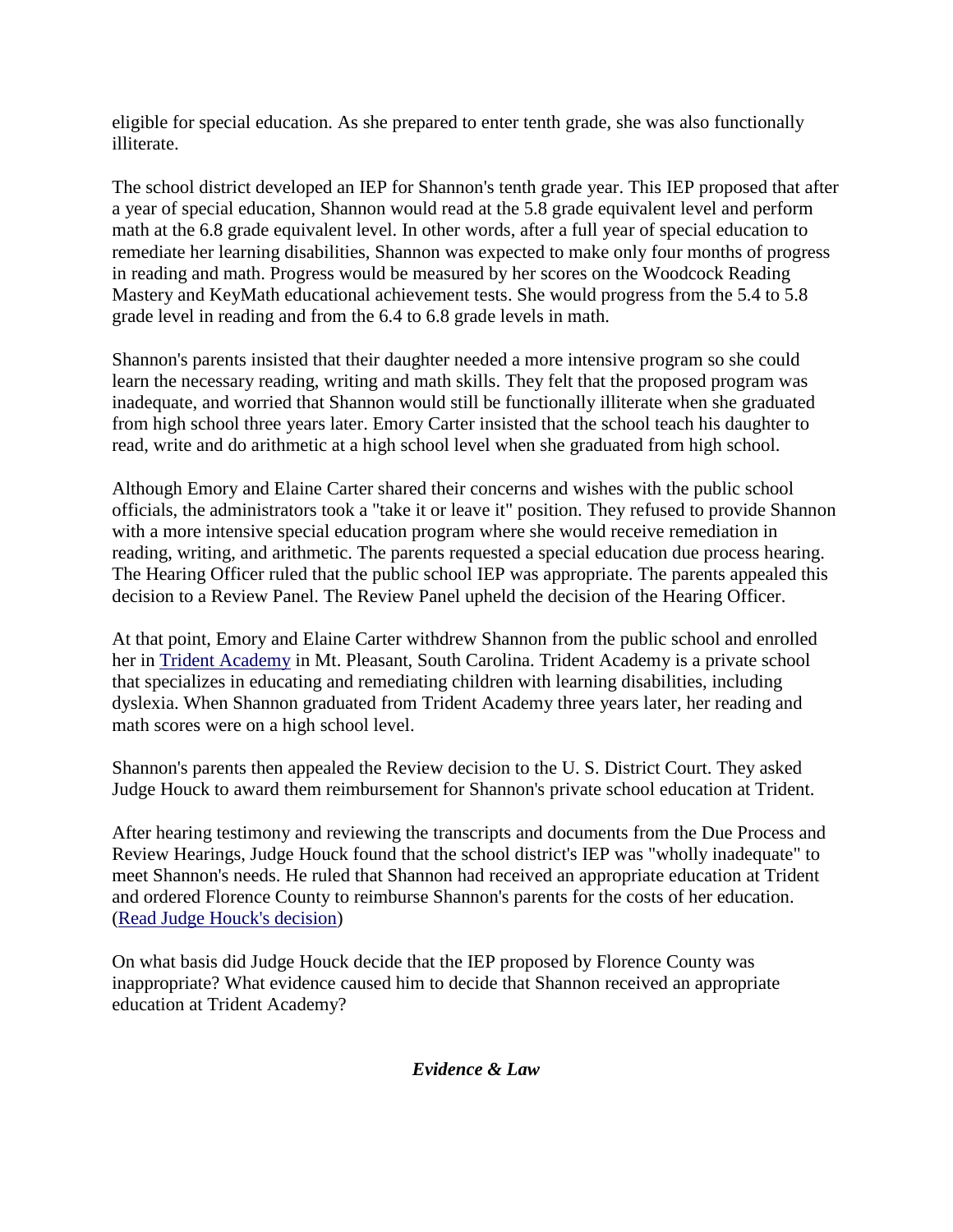The decisions in Shannon's case, and in most special education cases, are based on the evidence provided by tests and evaluations of the child. When Judge Houck wrote that Florence County's IEP was "wholly inadequate" to meet Shannon's needs, he was relying on test results. Judge Houck knew the importance of accurately interpreting test scores. He charted Shannon's test scores and included this information in his [decision.](http://www.wrightslaw.com/law/caselaw/case_carter_usdist_sc.htm) (See also *Hall v. Vance*, 555 EHLR 437, (E.D. NC 1983), affirmed at 774 F. 2d 629, 557 EHLR 155, (4th Cir. 1985)) in which U. S. District Court Judge Dupree charted out James Hall's test scores to support his decision that Vance County, North Carolina did not provide James with an appropriate education.)

Florence County appealed Judge Houck's decision to the U. S. Circuit Court of Appeals for the Fourth Circuit. Appeals from the U. S. District Courts in Maryland, Virginia, West Virginia, North Carolina and South Carolina are heard in the U. S. Court of Appeals for the Fourth Circuit by a three judge panel. Appeals from U. S. Circuit Courts of Appeals are filed in the U. S. Supreme Court. Occasionally a U. S. Court of Appeals will convene all Judges appointed to the Circuit to hear a case. This is called an en banc review.

A three judge panel of [the Fourth Circuit affirmed Judge Houck's decision](http://www.wrightslaw.com/law/caselaw/case_carter_4cir.htm) about the inadequacy of Florence County's proposed IEP. Florence County then appealed to the United States Supreme Court.

On October 6, 1993, Pete Wright argued Shannon's case before the Court. Thirty-four days later, on November 9, 1993, the [Supreme Court issued a unanimous favorable decision](http://www.wrightslaw.com/law/caselaw/ussupct.carter.htm) on Shannon's behalf. In the *[Carter](http://www.wrightslaw.com/law/caselaw/ussupct.carter.htm)* decision, written by Justice Sandra Day O'Connor, the Court upheld the lower court decisions, ruled against Florence County School District Four, and ordered them to reimburse Shannon's parents for the costs of her tuition, room and board, and attorney's fees.

## *Legal Requirements: Measure Progress Objectively*

The [Individuals with Disabilities Education Act \(IDEA\)](http://www.wrightslaw.com/idea/index.htm) requires IEPs to include measurable annual goals and a description of how the child's progress toward meeting the annual goals will be measured.

## **(A) Individualized Education Program.**

**(i) In General**. The term 'individualized education program' or IEP means a written statement for each child with a disability that is developed, reviewed and revised ... and that includes - . . . . . . .

 (II) a statement of **measurable annual goals**, including academic and functional goals, designed to -

 (aa) meet the child's needs that result from the child's disability to enable the child to be involved in and make progress in the general education curriculum; and

(bb) meet each of the child's other educational needs that result from the child's disability;

 (III) a description of **how the child's progress toward meeting the annual goals** described in subclause (II) **will be measured** and when periodic reports on the progress the child is making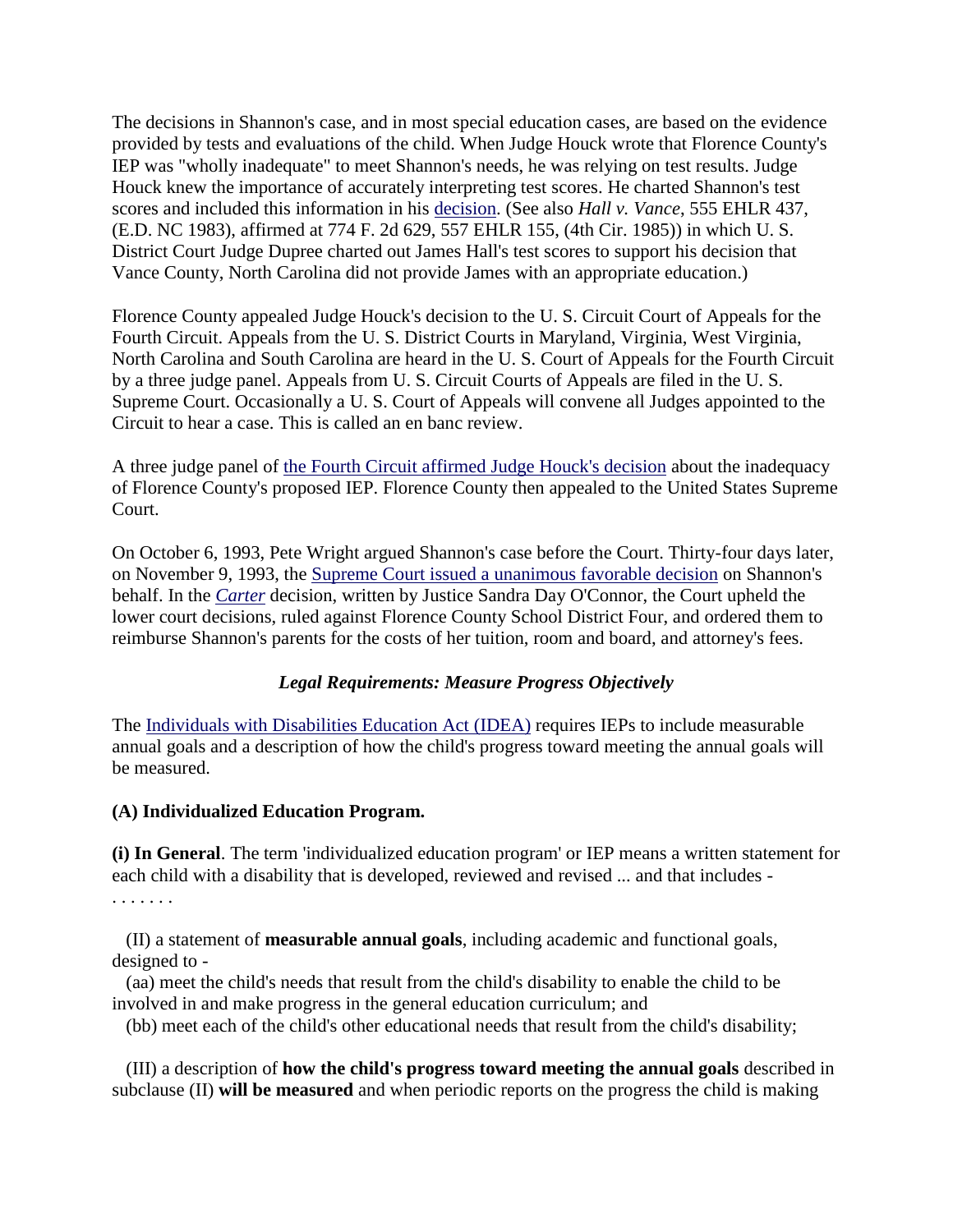toward the annual goals ... will be provided ... (See 20 U.S.C.  $1414(d)(1)(A)(i)(II)$  and III; page 99 in *[Wrightslaw: Special Education Law, 2nd Edition](http://www.wrightslaw.com/bks/selaw2/selaw2.htm)*, page 99. See also the "Definition of individualized education program" in the federal special education regulations, Volume 34 of the Code of Federal Regulations, 34 CFR 300.320(a)(2)(i) and (a)(3)(i); page 245 in *[Wrightslaw:](http://www.wrightslaw.com/bks/selaw2/selaw2.htm)  [Special Education Law, 2nd Edition](http://www.wrightslaw.com/bks/selaw2/selaw2.htm)*)

**Wrightslaw Note**: Shannon's case was decided under an earlier authorization of the Individuals with Disabilities Education Act. Shannon's IEP stated that she "will be able to improve total reading level from the 5.4 grade level to the 5.8 grade level as measured by the Woodcock Reading Mastery Test . . . (and that she) will improve math skills from the 6.4 grade equivalent to the 6.8 grade equivalent as measured by the Key Math Diagnostic Test." This IEP complied with the regulation in existence at that time,  $(34 \text{ C.F.R.} \$ § 300.346, since modified), by including "appropriate objective criteria." The IEP required that the Woodcock Reading Mastery and KeyMath tests be readministered to measure Shannon's progress.

The U. S. District Court and the Fourth Circuit found that the proposed gain of four months after a full year of special education was "wholly inadequate."

In an effort to avoid Florence County's fate, many school districts around the country develop IEPs that include **no objective measures** of the child's progress. Instead of developing goals where the child's progress is measured using objective tests, as Florence County did, many schools now devise IEPs that rely subjective teacher observations of the child's progress. Let's see how this works.

Johnny is a child who has a learning disability that is affects his ability to read. In reading, Johnny is below grade level. Instead of developing an IEP that will measure his progress in reading on specific objective tests, the special education staff may write a goal like this: "Johnny will make measurable progress in reading, as measured by teacher observation and teacher made tests at 80% accuracy."

In that case, "objective measurement of progress" becomes the teacher's **subjective observation** about whether her student made progress in reading, writing, or arithmetic. The criteria for determining progress becomes 80% of a subjective belief or opinion. When parents object and request a more intensive program that includes clear objective scores, they are often rebuffed or criticized.

In many areas, school board counsel and state departments of education advised schools to stop using objective measurements of progress (tests) to measure progress for special education children.

If you believe that the special education your child is receiving is inadequate, you **must** have evidence to support your position. You will find this evidence in the public school and private sector testing that has been or will be completed on your child.

To master the material in this article, you should expect to read the article at least three times. When you take this step, you will know what tests and evaluations measure and how test results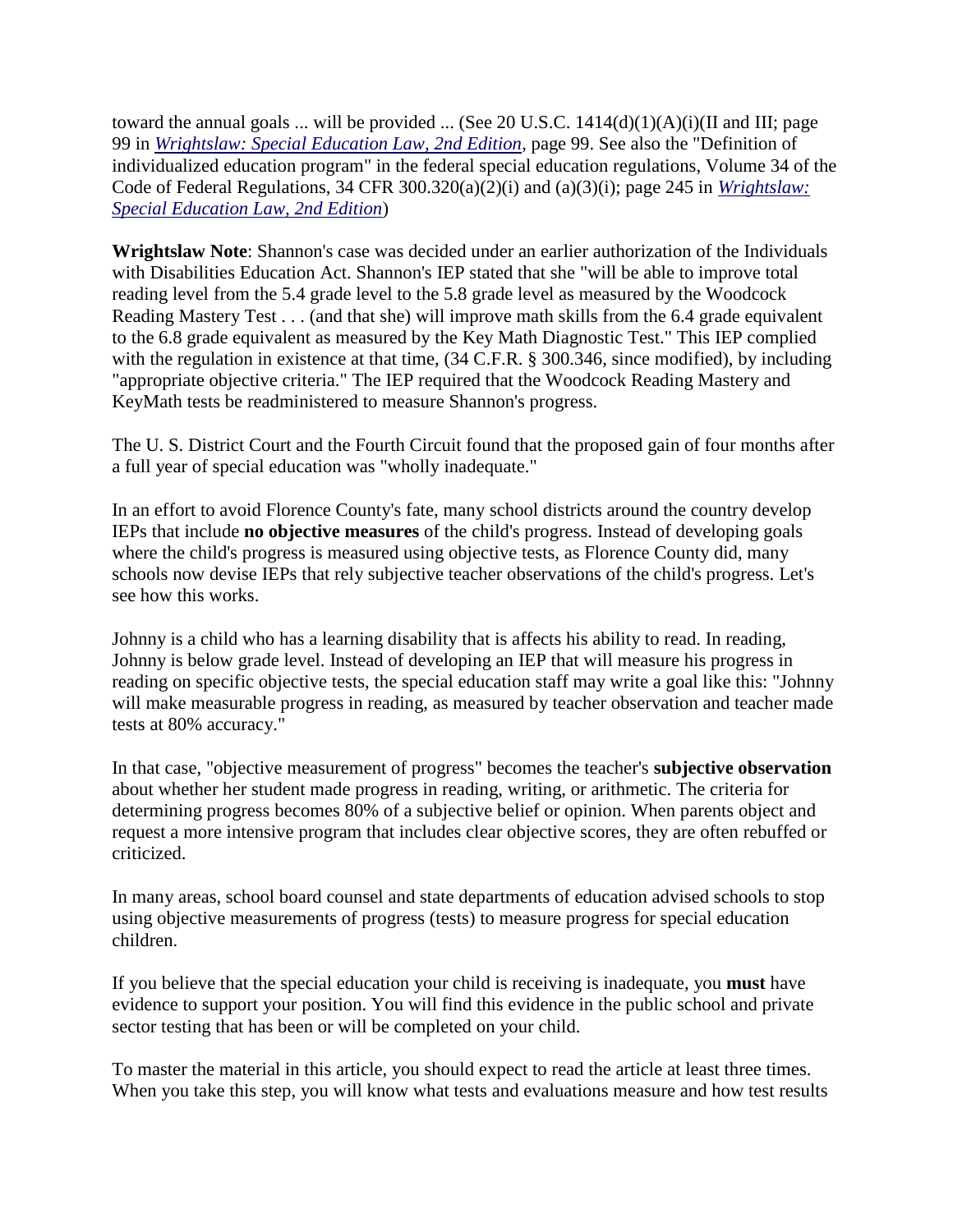are reported. You will know how to convert scores on different tests into numbers that are easily understood. And, you will know how to measure a child's educational progress or lack of progress, i.e. regression.

## *Michael*

Three years ago, your eight-year-old son Mike began to have serious difficulties in school. By the time he entered third grade, you were deeply concerned about his difficulties in learning to read. His handwriting was nearly illegible. Homework was a nightmare. You consulted with Mike's teacher about these problems several times. Eventually, the teacher sent Mike's "case" to a special education committee. You attended a meeting of this committee. The committee recommended that Mike be evaluated through the school's special education department. Relieved that something would be done to help you child, you consented to these tests.

According to the evaluations, your son has a learning disability. In Mike's case, he has visualperceptual problems and visual-motor problems that negatively affect his ability to read and write. Based on the results of the evaluations, your son was found eligible for special education services at his neighborhood school.

After Mike was found eligible for special education, you attended a meeting to develop his Individualized Education Program (IEP). This IEP provided for Mike to receive one period of special education in an "LD Resource" class every day. It was your understanding that Mike would receive individualized help in reading and writing from a teacher who was specially trained to remediate his learning disability problems.

Three years have passed. Mike hasn't made much progress, despite the special education help. He still has difficulty reading aloud. His spelling is poor, and his handwriting is unreadable. He is behind most of the children in his class. His attitude has changed. He is angry and depressed and says he "hates school."

When you discussed your concerns about Mike's lack of progress with his special education teacher, she reassured you that he was "making progress" and told you to be patient. From your perspective, patience is not the issue. You are worried that your son will never master the basic academic skills. You are worried about his future.

At a recent IEP meeting, you reiterated your concerns about Mike's lack of progress and expressed your belief that he needs more help than he is getting in the school's Resource program. The IEP team disagreed with you. One person said that Mike was getting all the help he needs and that he was really doing quite well. Another member said that your expectations were too high --- and if you don't accept Mike's "limitations," you will damage him emotionally.

## What should you do?

You know that time in the LD resource class with several other children is not providing Mike with the individualized help he needs. The school is not teaching your son how to read, write and do arithmetic. Instead, his IEP team wants to lower the bar. They suggest more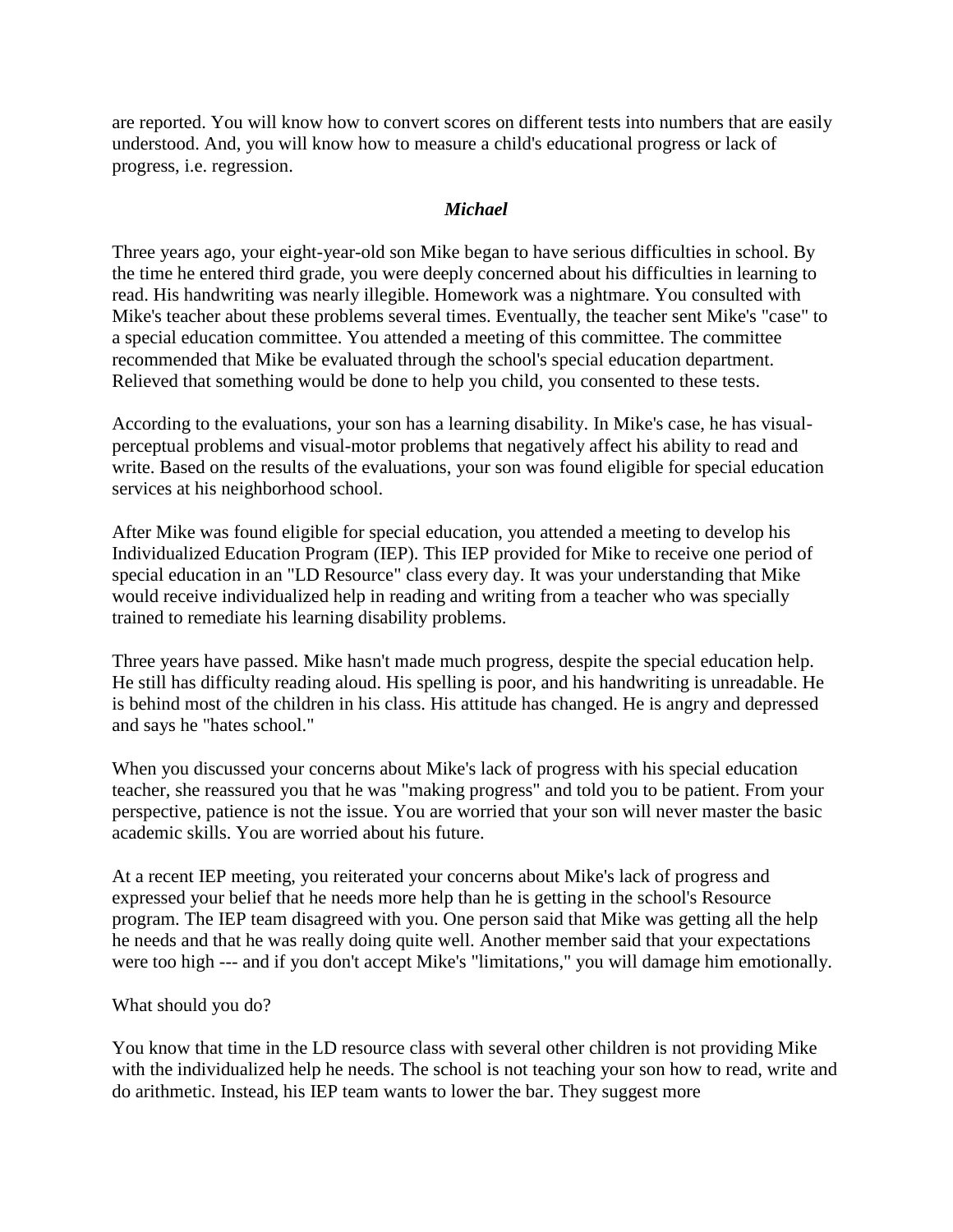"accommodations" and "modifications." They propose to reduce his workload, give him untimed tests, and provide him with "talking books" and a calculator. They do **not** propose to give him the individualized help he needs so he can learn to read, write, and do arithmetic.

You believe that Mike's new "emotional problems" are caused by shame and embarrassment because he is not successful in school. How can you, a parent, **prove** this to the staff at Mike's school so that they will develop an appropriate educational program for him? How will you **know** when he is getting the help he needs?

## [Back to top](http://www.wrightslaw.com/#Top#Top)

# **Educational Decision-Making**

Many parents assume that interpreting their child's test data is beyond their competence, that this is the responsibility of the school personnel. If parents do not accept the responsibility of learning this information, they leave interpreting the test data to the school psychologist. The school psychologist often has very little information about your child, aside from scores on tests administered years ago.

The basic principles of tests and measurements are not difficult to learn. As you read this article, you will see that you are already familiar with many of the concepts discussed. Statistics and statistical terms are used in many other areas of life, from business and sports to medicine. Newspaper and magazine articles use statistics to inform readers about change or lack of change. You read articles about changes in the population, the climate, the economy. Even public opinion polls include statistical information to inform you or persuade you of a point.

As a parent, you need to expend time and effort to develop a basic understanding of statistics. To accomplish this goal, you should reread parts of this article several times. Underline, make margin notes, and use a highlighter. Be patient and put in the time. The time you spend now will help to change your child's life forever.

As you study this material, you are likely to see some terms and concepts that are confusing at first ---terms like standard deviation, standard scores, and grade and age equivalents. Other concepts will be familiar --- averages, percentages.

When you master this information, you will understand the educational and psychological tests administered to your child. You will be able to use this information to make wise decisions about your child's education. You'll find that your newfound knowledge and expertise exceeds that of many of the special education staff and IEP team members.

When you attend your next IEP or Eligibility meeting, you will be glad you did your homework!

#### *Katie*

Katie is fourteen years old and in the ninth grade. She "hates school" and is failing several subjects. As a young child, Katie was bright, happy, and curious. When she entered third grade,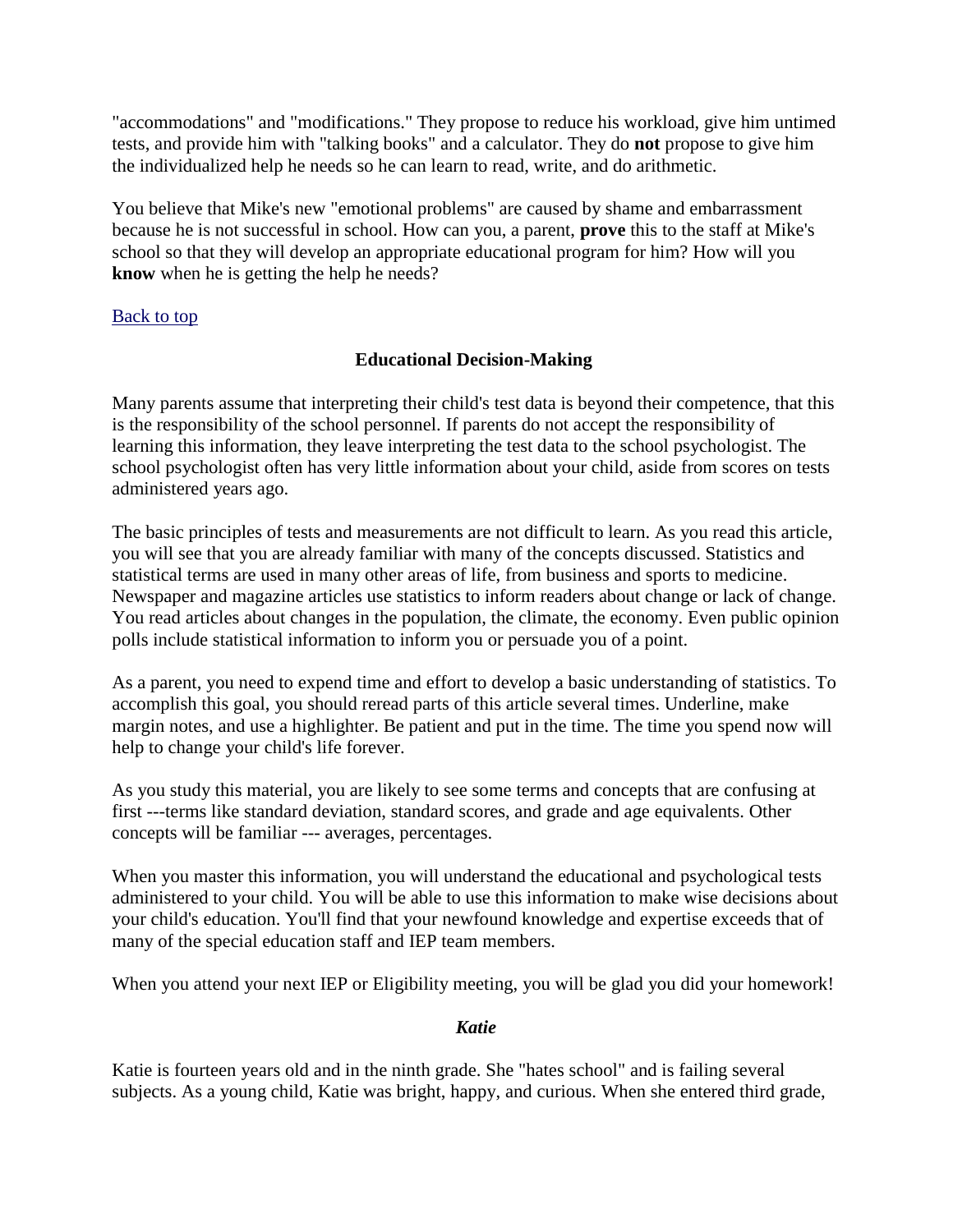her attitude began to change. Now, she locks herself in her room, lies on her bed, and listens to music for hours. She is sullen and angry and says she can't wait to quit school.

In desperation, Katie's parents took her to a child psychologist for testing. At a meeting to interpret the test results to Katie and her parents, the psychologist explained that Katie scored two "standard deviations" **above the mean** on the Similarities subtest of the Wechsler Intelligence Test for Children, Fourth Edition (WISC-IV) and two and a half "standard deviations" **below the mean** on the spontaneous writing sample of the Test of Written Language, Third Edition (TOWL-3).

**Wrightslaw Note**: Test publishers update and revise their tests fairly often. This article does not focus on any test's strengths or weaknesses, since weaknesses are often corrected in the next edition of that test.

The Wechsler Intelligence Scale for children was originally known as the WISC. Later, it was revised and called the WISC-R. Several years later, the next version was published as the WISC-III. The current version is the [Fourth Edition or WISC-IV.](http://harcourtassessment.com/haiweb/cultures/en-us/productdetail.htm?pid=015-8979-044) The first Test of Written Language (TOWL) was replaced by the TOWL-2, then revised and replaced by the [TOWL-3.](http://www3.parinc.com/products/product.aspx?Productid=TOWL-3)

The current versions of the Woodcock Reading Mastery Test, the Test of Written Language and the KeyMath educational achievement test are published by [AGS Publishing / Pearson](http://ags.pearsonassessments.com/)  [Assessments.](http://ags.pearsonassessments.com/) The current versions of the [Woodcock-Johnson battery](http://www.riverpub.com/products/index.html) of educational achievement and cognitive ability tests are published by the [Riverside Publishing Company.](http://www.riverpub.com/)

**Tip:** For information about thousands of tests, go to [Testlink from the Educational Testing](http://www.ets.org/testcoll/index.html)  [Service \(ETS\)](http://www.ets.org/testcoll/index.html) at<http://www.ets.org/testcoll/index.html>

Parents are often surprised to learn that tests do not necessarily measure what they purport to measure. As you will see, a child's score on a push-up test can be represented as an overall fitness score, a measure of arm strength, an upper body measurement score, a measure of perseveration and persistence, or a measure of a child's motivation. A score may measure only one variable or it may accurately reflect all of the above.

Let's look at tests that measure reading ability. One test that purports to measure a child's reading ability actually measures the child's ability to correctly read aloud and pronounce isolated words out of context, i.e., a word recognition test. This test includes a list of words, i.e., cat, tree, dog, house, person, etc. It does not measure reading and may be adversely affected by a child's speech or word finding problems.

Another reading test has the child read a passage of text, then answer a series of multiple choice questions about the passage. In this case, the score may be a measure of the child's ability to eliminate certain answers in the multiple choice format, i.e., reasoning, not reading. Some very bright children may need to recognize and interpret only a few words to discern the total context. Others have excellent word recognition abilities but cannot link or interpret the words in a body of text or passage.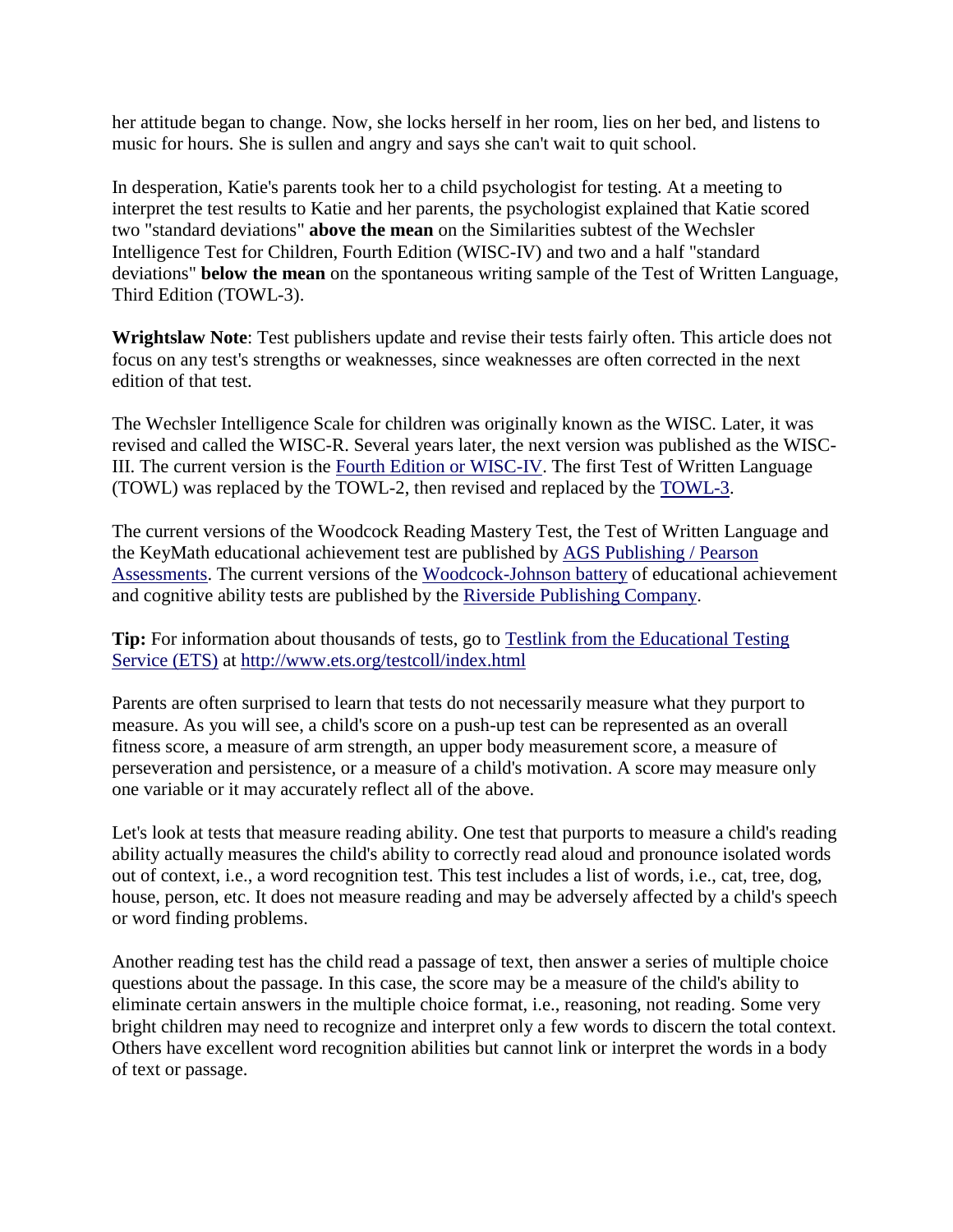Another reading test has the child read a passage of text aloud (measuring oral reading), then answer questions. The accuracy of the words read aloud and the child's understanding of the passage makes up the reading score.

**Tip:** You need to know what tests were used and what the tests measure. To learn more about reading tests, read [Reading Tests: What They Measure, and Don't Measure by Dr. Melissa](http://www.wrightslaw.com/info/test.read.farrall.htm)  [Farrall.](http://www.wrightslaw.com/info/test.read.farrall.htm)

When we first discussed Katie, we saw that she scored two "standard deviations" **above the mean** on the Similarities subtest of the Wechsler Intelligence Test for Children, Fourth Edition (WISC-IV) and two and a half "standard deviations" **below the mean** on the spontaneous writing sample of the Test of Written Language, Third Edition (TOWL-3).

Do these test scores explain the academic problems Katie is having? Do they have anything to do with her moodiness and her intense dislike of school? (Answers: Yes and Yes.)

When we return to Katie's case later in this article, you will understand the significance of her test scores. You will also understand why Katie's self esteem has plummeted.

After you learn the material in this article, you will be able to interpret your child's test scores. You will be able to read the preceding paragraph and understand the significance of Katie's scores. You will have acquired skills that will allow you to answer questions like these:

- How is your child functioning, compared with other children the same age?
- How is your child functioning, compared with others in the same grade?
- How much educational progress has your child made (what has been learned) since the last test battery?
- If your child is receiving special education, has the child progressed or regressed in the special education placement?
- If your child has shown an increase in age and grade equivalent test scores, has the child actually fallen further behind the peer group?

You will also learn how to include objective measurements in your child's IEP so the child's educational progress can be charted often.

# **Measuring Change: Rulers, Yardsticks and Other Tools**

To clarify these points, let's change the facts. You can measure your child's physical growth with a measuring tape and a bathroom scale. You can measure growth by charting how much height increases, as measured in inches, and how much weight increases, as measured by pounds, over a period of months or years. Using these tools, you can document his physical growth. You don't need to be a doctor to understand that increases in these measurements prove that your child is growing.

Assume that your child's height was five feet, three inches last year. This year, the child is five feet, six inches tall. You can report this information in several ways. You can say that last year,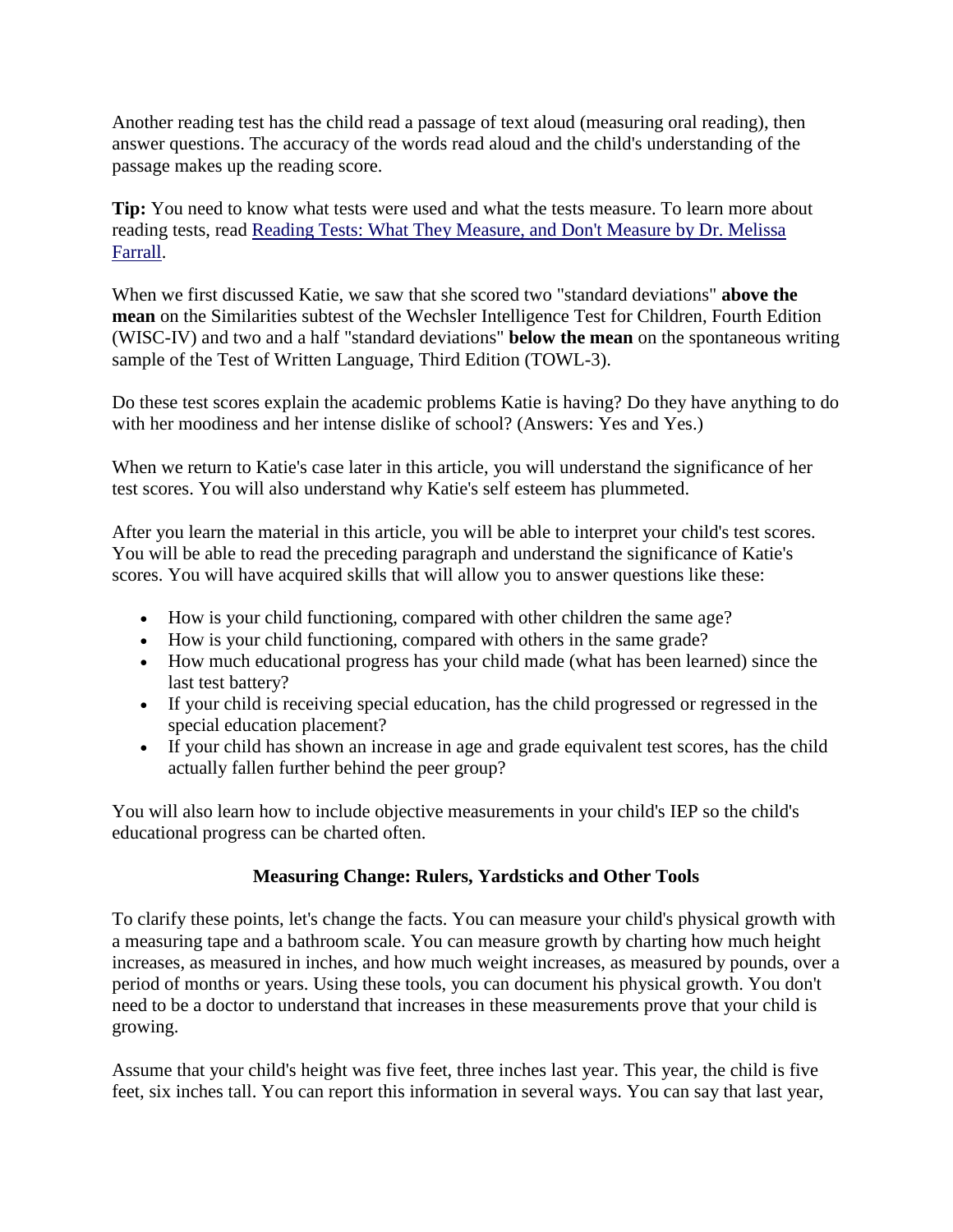your child was sixty-three inches tall and is now sixty-six inches tall. Or, you can say that your child was 5.25 feet tall and is now five and a half feet tall. You can even say that a year ago, your child was 160 centimeters tall and is now 168 centimeters tall. Or, that your child was 1.75 yards tall and is now 1.83 yards tall!

If you or your child's pediatrician have measured your child's height and weight at regular intervals, you can create a chart or graph that documents changes in height or weight over time. Your child's pediatrician has growth charts you can use to compare your child's growth with the growth of the "average" child.

Academic or educational growth can be measured and charted too. The yardsticks used for measurement are different, but the principles are the same. Measuring educational growth or progress is not much different from measuring physical growth. Instead of a tape measure and scales, you need the psychological and educational achievement test results. Where will you find the information you need? How can you measure change?

Most school districts test their students on standardized educational achievement tests at regular intervals. The results of these tests provide information about how well the school district is accomplishing the mission of educating children. The information contained in group standardized tests can provide you with some basic information.

Standardized educational achievement tests are general measures. The information they provide is similar to that provided by medical screening tests. Medical screening tests can suggest that a problem exists. In most cases, additional testing is necessary before the problem can be accurately identified and a treatment plan developed. Children's learning problems are identified in a similar manner. In most schools, individual ability and achievement tests that identify academic or functional problems are administered by school psychologists and educational diagnosticians.

# **What Do Evaluations Tell You?**

As you continue on your advocacy journey, you need to understand the exact nature of your child's disabling condition(s). How does the disability affect her? In what areas? How serious is it? What are her strengths and weaknesses? Does she need special education? What educational issues need to be addressed? How will you know if she is making progress? How much progress is sufficient?

The answers to these questions will be found in the evaluations and tests that are administered to children and adolescents.

Many parents believe they cannot understand these tests. Usually, their reasoning goes like this:

Gosh. I'm just a parent. I didn't even finish college. I don't have any training in education or special education so I can't understand that stuff!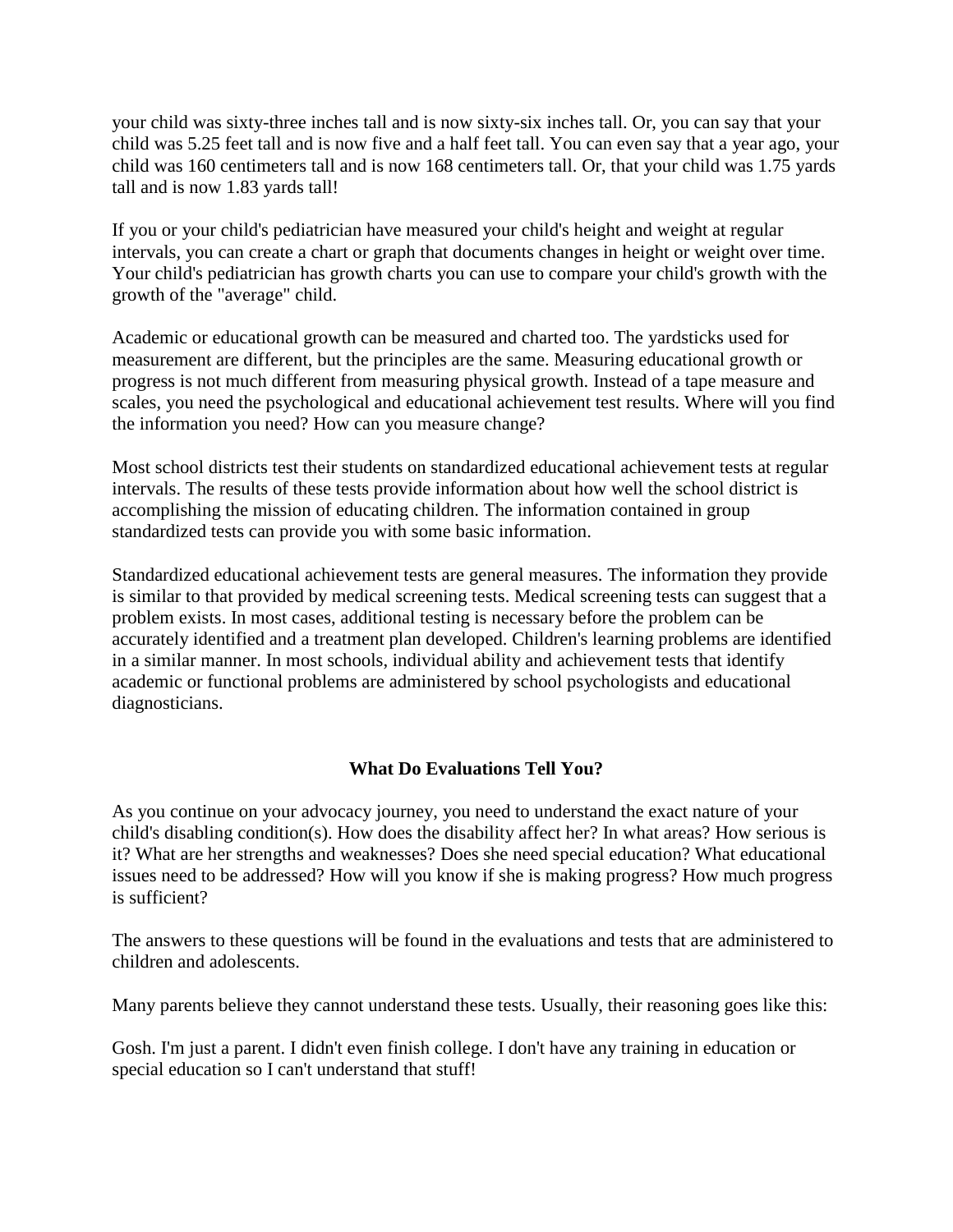The people who did that testing on my kid went to school for years to learn how to do that. Who am I to think I can understand it? I'm not a psychologist!

If you believe that you "can't" understand your child's testing, it's time to change your beliefs. You may be reading this article because your son or daughter is performing poorly in school -- or has been identified with learning problems --- and now believes that he or she "can't" read or write or do arithmetic. Your child must overcome these false beliefs about learning new or difficult material. And, so must you.

## [Back to top](http://www.wrightslaw.com/#Top#Top)

# **Statistics: General Principles**

Statistics are simply ways **to measure things and to describe relationships between things, using numbers.** Part of the confusion that many people experience when they begin to learn statistics is because of the terms and concepts are unfamiliar. As we learned in the earlier discussion about measuring physical growth, there are several ways to report the same information (inches, feet, yards, centimeters, etc.) This can be confusing.

First, let's look at a familiar situation that many of us deal with regularly --- how to measure our car's gas mileage. Remember: When we use statistics, we can use several terms to describe the same concept. If you want to describe your car's gas mileage, you can make any of the following statements:

- My gas tank is half full.
- My gas tank is half empty.
- I am at the fifty percent mark.
- My odometer shows that I have another 150 miles before the next fill-up.
- My odometer shows that I have traveled 150 miles since I last filled the tank.

All of these statements accurately describe your car's consumption of gas.

When you have this information, you can **make decisions**. When will you need to buy more gas? You know that your car has a 15 gallon gas tank. According to the gas gauge, your tank is slightly below the halfway mark. You've been driving in the city. You'll be driving on the highway for the rest of your trip. You have used a precise amount of gas and have a precise amount of gas left in your tank. You can describe and define this information in several ways -- gallons used, gallons remaining, miles driven, miles to go, percentage full, and so forth. Using this information, you can do some simple math calculations to learn that your car averages between 17 to 23 miles to a gallon of gas, depending on driving conditions.

Using this information or **data**, you can also **measure change**. If you compare your car's present or current mileage to the mileage you obtained last month, before you had your car tuned up, you can measure miles per gallon before and after the tune-up. In this way, you can measure the

**or**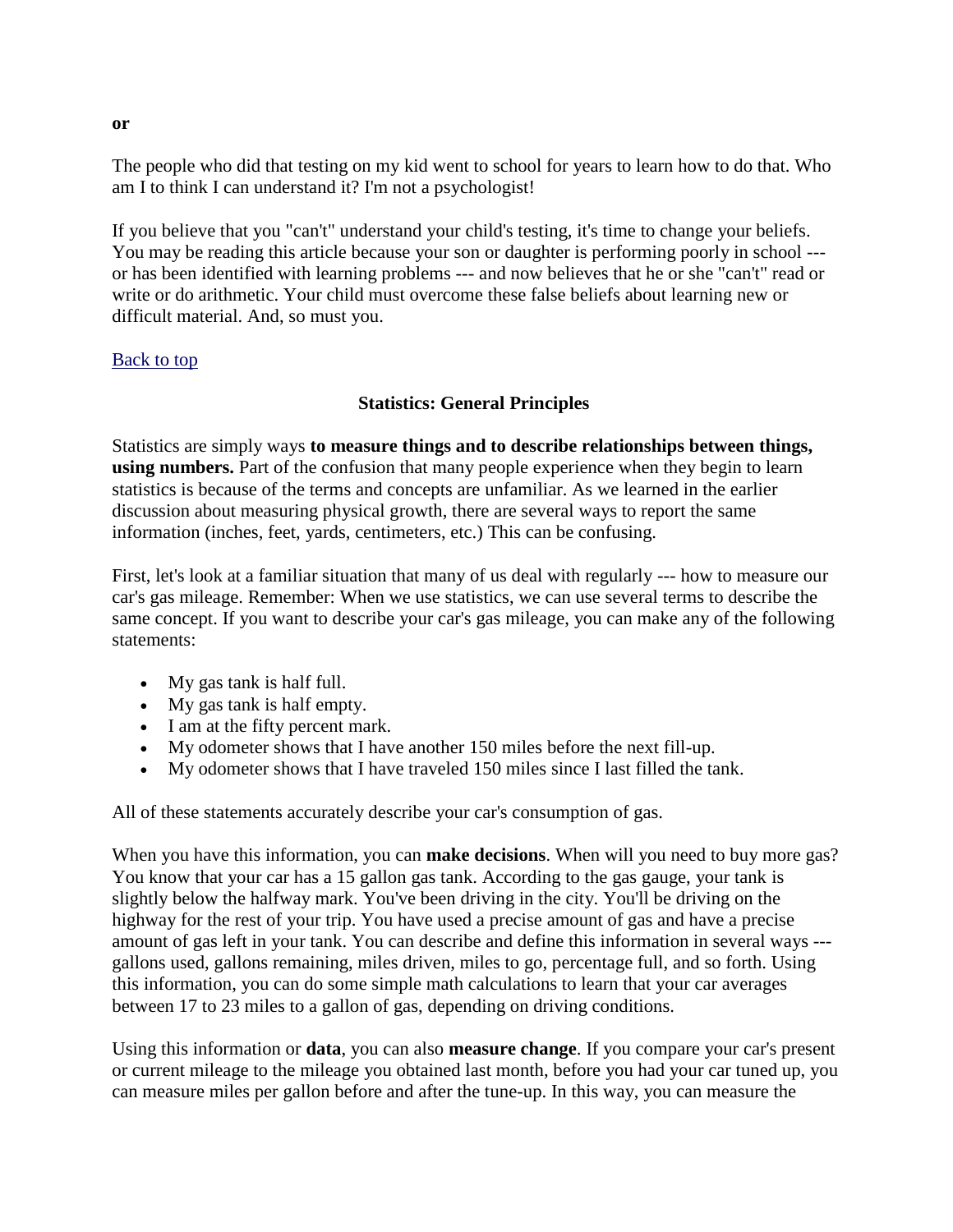impact of the tune-up on your car's gas consumption. You can also compare your car's mileage performance to that of other vehicles.

Let's look at another common way in which we use tests and measurements. When you last visited your doctor, you mentioned that you were feeling tired and sluggish. Your doctor asked several questions, then recommended that you have some lab work. After reviewing the test results, the doctor explained that your blood glucose level was moderately elevated.

To lower your blood glucose level, the doctor recommended a plan of treatment that included a special diet and a daily program of moderate exercise. After a month, you return for a follow-up visit. More lab work is completed. If your glucose level has returned to normal, it is unlikely that you will require additional treatment. But, if your glucose level remains high despite the diet and exercise program, you may need more intensive treatment. By measuring change after an intervention with **"data based documentation of repeated assessments ... at reasonable intervals, reflecting formal assessment of progress"** (34 C.F.R. 300.309(b)(2), you and your doctor can make rational decisions about your medical treatment.

**Remember**: The principles that allow you to compute your car's gas mileage and make medical decisions will also allow you to measure and monitor educational progress. When you measure educational progress (as when you measure your gas mileage and blood levels), the test scores can be reported and compared in several different ways.

Because educational test scores are often reported in different formats and compared in different ways, it is essential for parents and advocates to understand **all** of the scoring methods used in measuring and evaluating educational progress, including:

- **age equivalent scores (AE)**
- **grade equivalent scores (GE)**
- **standard scores (SS) and standard deviations (SD)**
- **and percentile ranks (PR).**

Knowledge about statistics will enable you to assess your child's progress or lack of progress in a particular educational program. Lack of progress is usually referred to as regression. Unfortunately, regression is a common educational problem that we will discuss in more detail later. You must learn how to recognize regression and reverse the downward spiral before your child is further damaged.

# *Applied Statistics*

Let's look at the performance of a group of children. You need to understand how an individual child scores when compared with other children who are his age or in his grade --- and what this means.

First, we'll examine a single component of physical fitness in a group of elementary school students. Our group or **sample** consists of 100 fifth grade students. These children are enrolled in a physical fitness class to prepare them to take the President's Physical Fitness Challenge. We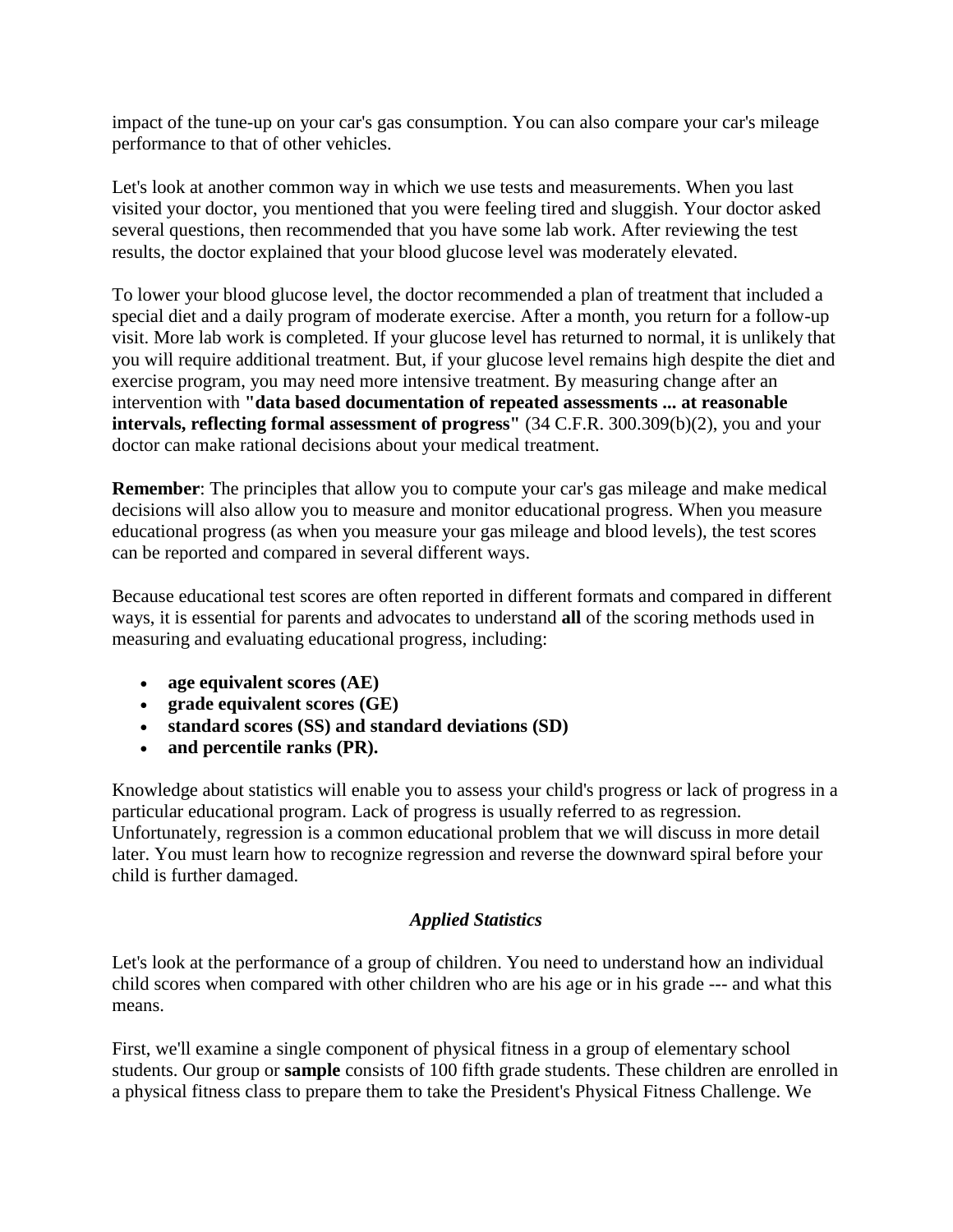will assume that the average **chronological age** (CA) of these children is exactly ten years, zero months. (CA=10-0) The children are tested in September, at the beginning of the school year.

To qualify as "physically fit," each child must meet several goals. Push-ups are one measure of upper body strength. Each child must complete as many push-ups as possible in a period of time. Each child's **raw score** is the number of push-ups completed. The term **raw score** is simply another way of describing the number of items correctly answered or performed.

After all of the fifth grade students complete the push-up test, their scores are listed. The results are as follows:

- Half of the children completed ten push-ups or more.
- Half of the children completed ten push-ups or less.
- The average child completed 10 push-ups.
- The **average** or **mean** number of push-ups completed by this class of 100 fifth grade students is 10.
- Half of the children scored **above the mean** score of 10.
- Half of the children scored **below the mean** or average score of 10.
- 50 percent of the children scored 10 or above
- 50 percent of the children scored 10 or below.

As we continue to analyze the children's scores, we see patterns:

- One-third of the children scored between 7 and 10 push-ups.
- One-third of the class completed between 10 and 13 push-ups.
- Two-thirds of the children scored between 7 to 13 push-ups.
- Half of the children (50 percent) completed between 8 and 12 push-ups.
- The lowest scoring child completed 1 push-up.
- The highest scoring child completed 19 push-ups.

Again, two-thirds of the children in this fifth grade class were able to complete between 7 and 13 push-ups. The remaining third of the children did fewer than 7 or more than 13 push-ups. Nearly all of the children --- 98 out of 100 --- were able to complete between 4 and 16 push-ups. [Click](http://www.wrightslaw.com/#bellcurve#bellcurve)  [here to view the bell curve chart.](http://www.wrightslaw.com/#bellcurve#bellcurve)

The test results provide us with a **sample** of data. As we analyze the data in our sample, we can compare the performance of any individual child with that of the entire group. As we make these comparisons, the data will enable us to recognize any child's strengths and weaknesses when compared with the peer group of similar youngsters.

If we conduct an identical push-up test with children in other grades, we can compare our original group of 100 fifth grade children with other groups of youngsters --- children who are older, younger, in different grades, in different schools. If we gather enough information or data from other sources, we can compare our original group of fifth graders --- or an individual child within our group --- to a national population of children who are being tested for their upper body strength as measured by their ability to do push-ups.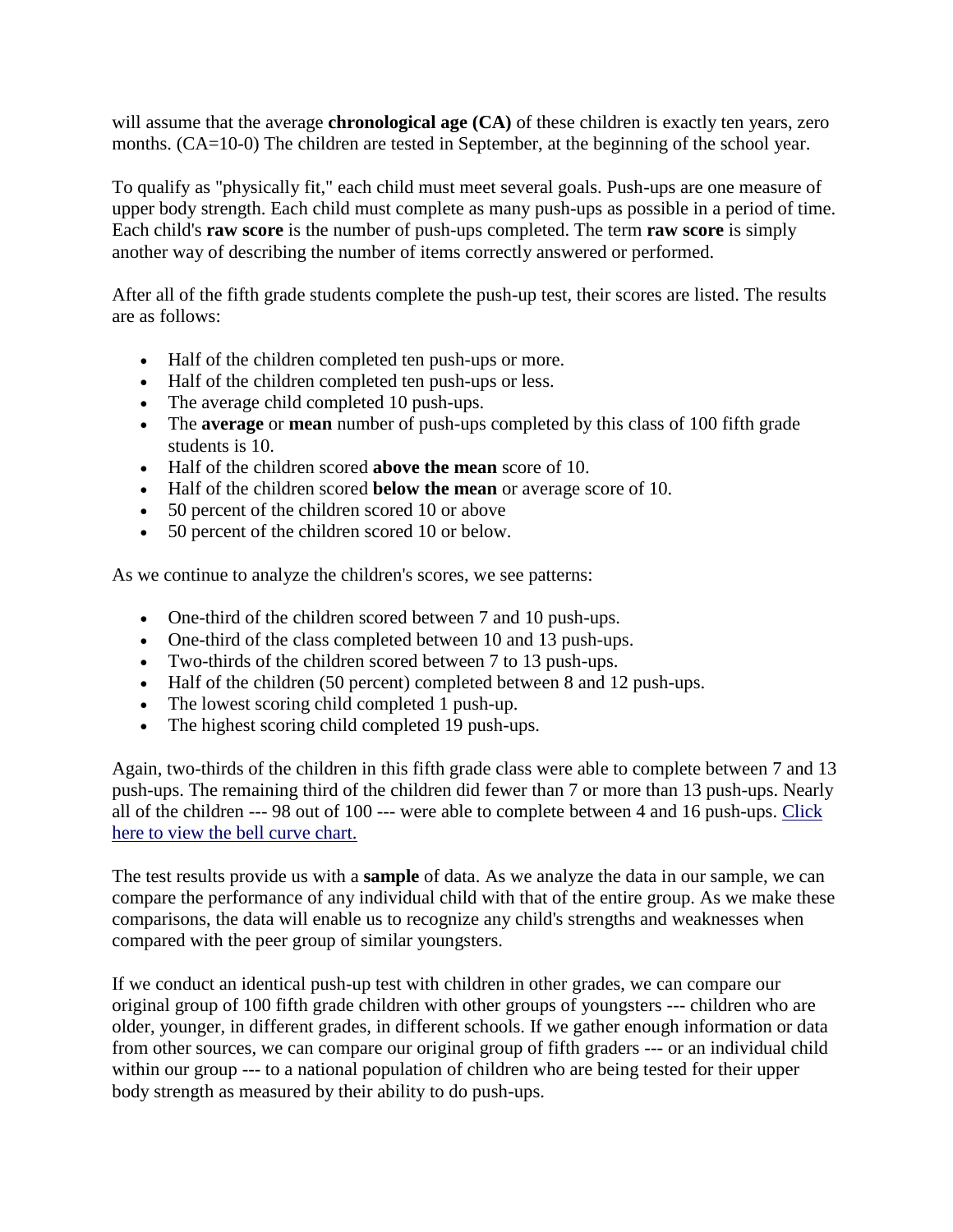## [Back to top](http://www.wrightslaw.com/#Top#Top)

## **Using the Bell Curve to Measure Progress**

In nature, traits and characteristics distribute themselves along theoretical curves. For our purposes, the most important curve is called the normal frequency distribution or **bell curve**. Because the percentages along the bell curve are well-known and thoroughly researched, they become our frame of reference.

By using the bell curve, we can develop a diagram or graph of the children's push-up scores. This map --- on the bell curve --- provides us with additional information. We can see what percentage of children were able to complete specific numbers of push-ups. When we use the bell curve, we can **visually** demonstrate where any particular child scores, when compared with other children who are the same age or in the same grade. Likewise, with educational test scores, we can visually demonstrate scores and change over time.

If we compare the push-up scores obtained by children who attend different schools, we can determine whether the physical fitness of children, as measured by their ability to do push-ups, varies in different schools, neighborhoods, states, or countries.

We can also measure progress over time --- with push-ups and with improvement in reading skills. Let's look at our class of fifth graders again. We want to gather information as to whether the physical fitness class is effective --- whether the children's fitness levels improve. How can we answer this question?

To measure the effectiveness of the fitness class, we will measure the children's number of pushups **before** they take the class and compare this score with their score **after** they take the class. If the class is effective, we should see individual improvement and group improvement. Some children will have minimal improvement --- these children will fall further behind the peer group. Other children who performed below their peers may show significant improvement. Some children will improve so much that they now perform as well or better than the "average" youngster.

We will measure the children's progress on one or more occasions as they progress through the class. If the fitness class is "working," that is, if the children's' fitness levels are improving, their ability to perform fitness skills should improve measurably over time. In our example, physical fitness improvement is being measured with "technically sound instruments" that "are valid and reliable" (34 C.F.R. §300.404(b)(c)) and use **"Data-based documentation of repeated assessments of achievement at reasonable intervals, reflecting formal assessment of student progress ..."** (34 C.F.R. §300.309(b)(2))

Because of its value and usefulness in measuring educational progress, we will return to the subject of the bell curve repeatedly throughout this article.

# *The Bell Curve: Basic Concepts*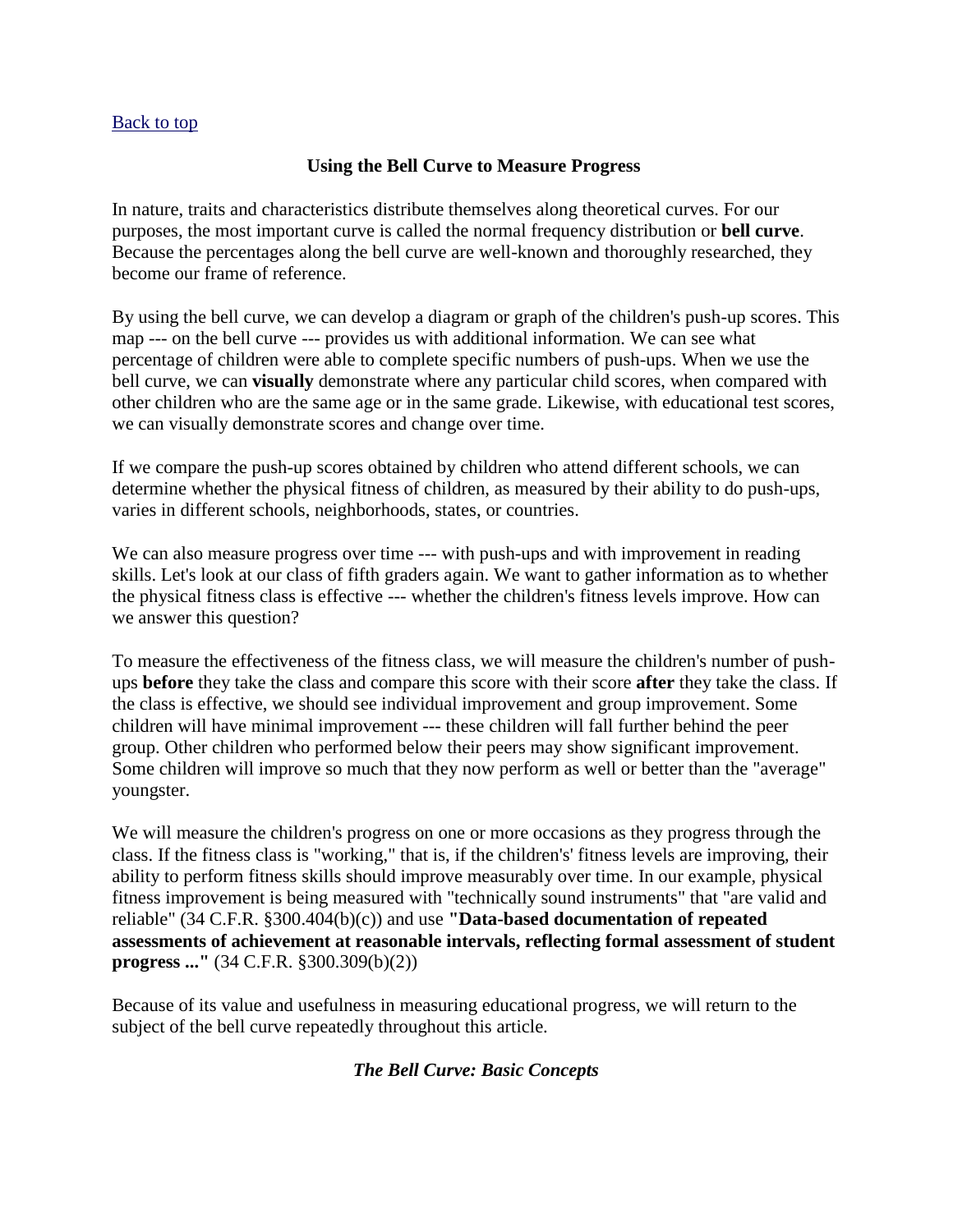On all bell curves, the bottom or horizontal line is called the **X axis**. In our sample of fifth graders, the X axis represents "number of push-ups." And, on all bell curves, the up- and- down vertical line is called the **Y axis**. In our sample, the Y axis represents the number of children who earned a specific score (number of push-ups completed).



As you can see in the diagram above, the highest point of the bell curve on the X axis is equal to a score of 10 push-ups. You recall that more children completed 10 push-ups than any other number. Thus, the highest point on this bell curve represents a score of 10. The next most frequently obtained scores were 9 and 11, followed by 8 and 12. This pattern continues out toward the far ends of the bell curve. In our example, the ends occurred at 1 and 19 push-ups.

Using the bell curve, we can now chart each child's score and compare it to the score achieved by all 100 students in the class. Look at the bell curve above, and find 10 push-ups. We know that Amy completed 10 push-ups so her raw score was 10. Ten push-ups placed her squarely in the middle of the class. Half of the youngsters in Amy's class earned a score of 10 or more; half of the children scored 10 or less. If you look at the bell curve diagram (below), you see that Amy's score of 10 placed her at the 50% level. The individual's percent level is referred to as their **percentile rank (PR)**. Amy's percentile rank is 50 (PR=50).

Erik completed 13 push-ups. Looking at the bell curve above, you see that his score of 13 placed him at the 84th percent level. Erik's **percentile rank** is 84 (PR=84). Erik's ability to do push-ups placed him in the 84th position out of the 100 fifth grade children tested on upper body strength.

Sam completed 7 push-ups. His raw score of 7 placed him at the (bottom) 16 percent. Sam's percentile rank was 16 (PR=16). Out of our sample of 100 fifth grade children, 84 children earned a higher score than Sam.

Larry completed 6 push-ups. We can convert his raw score of 6 to a percentile rank of 9 (PR=9). 91 children scored higher and 8 children scored lower than Larry in upper body strength as measured by the ability to do push-ups.

Oscar completed 2 push-ups. His raw score of 2 placed him in the bottom 1 percent of fifth graders tested (PR=1).

Nancy's raw score of 17 placed her at the upper 99 percent. We say that Nancy scored at the 99th percentile rank (PR=99).

You can see the relationship between the number of push-ups completed and the child's percentile rank (PR) reproduced in the table below: [Click here to see the table](http://www.wrightslaw.com/#table1#table1)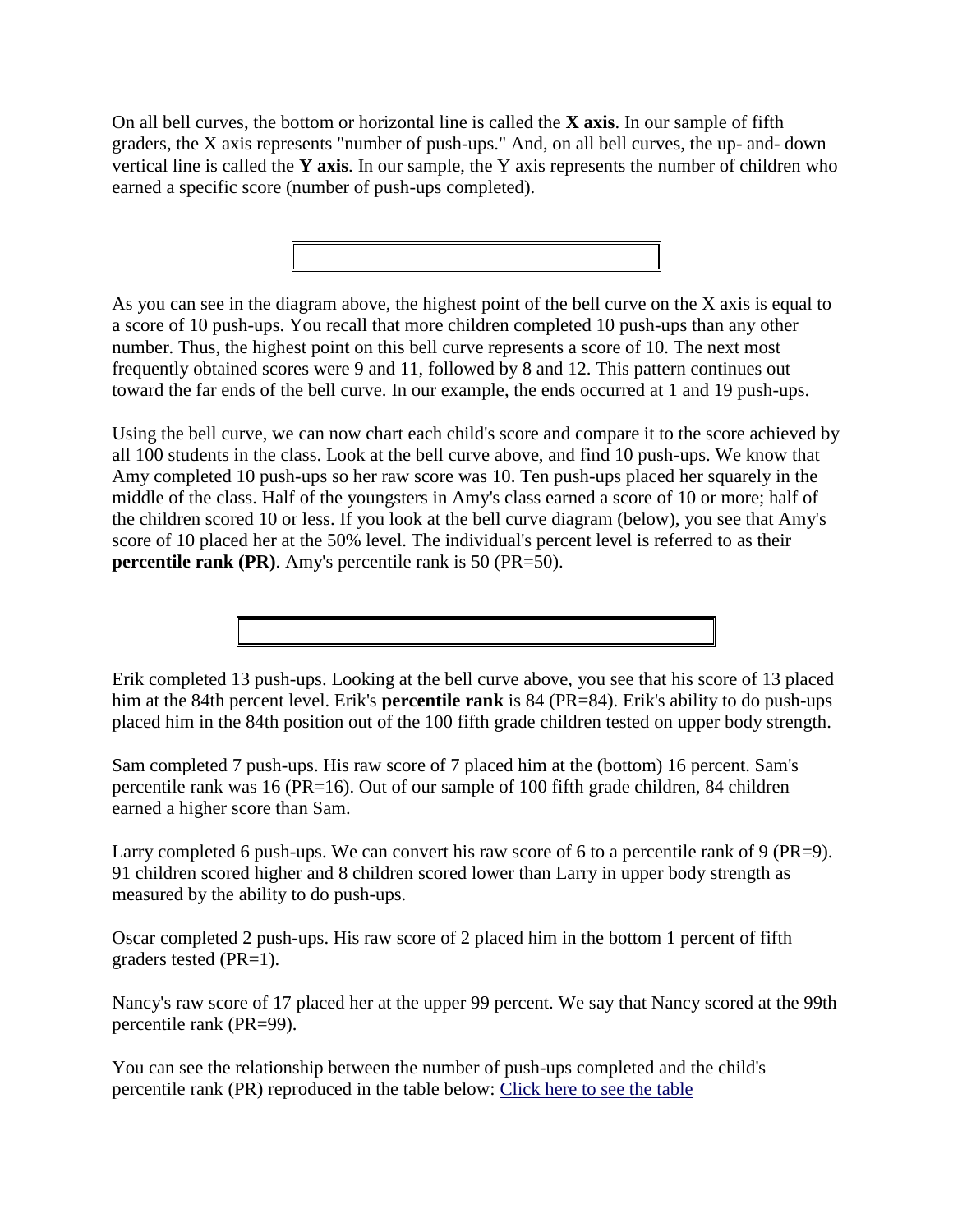The bell curve is a powerful tool. When you use the bell curve, you can objectively compare any child's percentile rank to that of a group of children. You can also compare a single child's progress or regression when compared to the group.

Using the bell curve, you can compare a single child's score to the scores obtained by other children who are older or younger or in different grades.

Let's see how this works. Again, we will measure the children's upper body strength by the number of push-ups they can perform. In this case, we decide to evaluate **all** children in all the elementary grades, from Kindergarten through fifth grade. We will assume that the average chronological age of these elementary school children is exactly eight years (CA=8-0 years).

After we test the third graders, we find that the **average** or **mean** score of our sample of 100 eight year old third graders is 6 push-ups. This means that the "average" third grade child (who is 8 years old) can do 6 push-ups. We can also compare an individual child's score on arithmetic problems answered correctly with the average number answered correctly by children the same age.

How can we compare children from different groups? Let's look at Larry who was a member of our original group of fifth graders. Although the average fifth grader performed 10 push-ups, Larry only completed 6 push-ups. His raw score of 6 converts to a percentile rank of nine  $(PR=9)$ .

When we compare Larry's performance to all elementary school students, we learn that Larry (a fifth grader) is functioning at the level of the average **third** grader --- who is also eight years old --- in the ability to do push-ups. Therefore, we see that Larry's **age equivalent score** is 8 years (AE=8-0) and his **grade equivalent score** is at the third grade level (GE=3-0).

| <b>Fifth Grade Students: Push Up Scores</b> |                  |                                  |  |  |  |  |
|---------------------------------------------|------------------|----------------------------------|--|--|--|--|
| <b>Child's Name</b>                         | <b>Raw Score</b> | <b>Percentile</b><br><b>Rank</b> |  |  |  |  |
| Oscar                                       | 3                |                                  |  |  |  |  |
| Larry                                       | 6                |                                  |  |  |  |  |
| Sam                                         |                  | 16                               |  |  |  |  |
| Amy                                         | 10               | 50                               |  |  |  |  |
| Erik                                        | 13               | 84                               |  |  |  |  |
| Frank                                       | 15               | 95                               |  |  |  |  |
| Nancy                                       | 17               | 99                               |  |  |  |  |

Look at the table above and find Amy. At the time of testing, Amy was 10-0 years old and in the fifth grade. She scored at the **mean** for her peers, i.e., 10 push-ups. Her **grade equivalent score** was fifth grade (GE=5-0) and her **age equivalent score** was 10.0 years (AE=10-0). If we tested a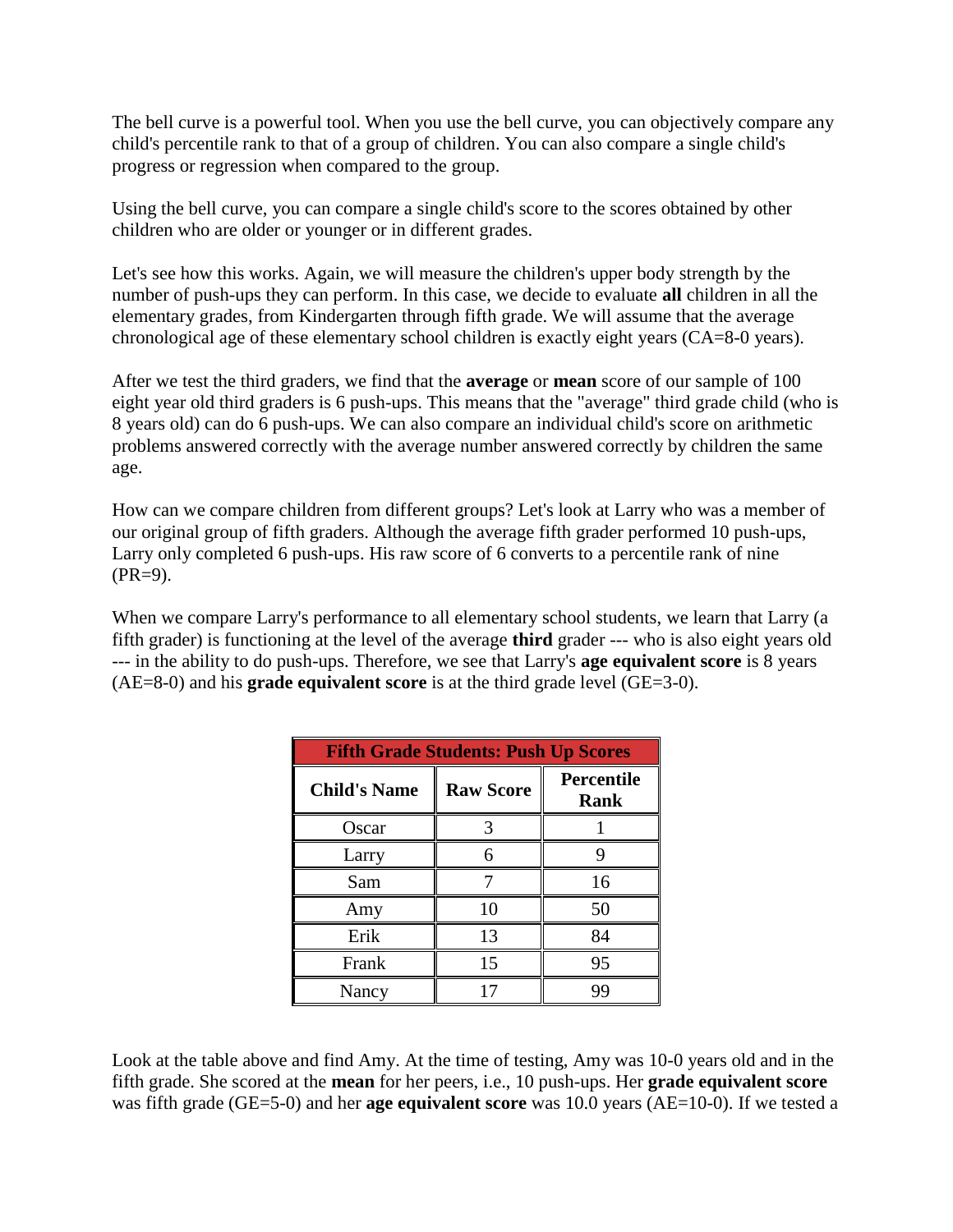20 year old person and found that this person was able to do 10 push-ups, then the 20 year old has an age equivalent score of 10-0 and a grade equivalent score of 5.0, i.e., the same score as Amy.

Look again at the table of scores above and find Frank's name. You see that Frank earned a raw score of 15 push-ups which converts to a percentile rank of 95 (PR=95). Frank's score looks great --- until we remember that Frank was "held back" three times. Although he is in the fifth grade, Frank is 13 years old!

With this new information, let's take another look at Franks' performance. The average score for 8th graders (who are 13 years old) is 15. Frank scored 15. Frank had a grade equivalent score of 8th grade (**GE** = 8.0) and an age equivalent score of 13 years (**AE** = 13-0). When we compare Frank with other children in his **expected** grade, we see that his achievement is in the average range. Frank is in the 95th percentile level when compared to **fifth** graders, not when compared to **eighth** graders.

Frank's case brings up some additional questions. Frank (age 13) was included in our sample of 5 th graders who had an average age of 10. When compared to this group of children who were younger than him, Frank scored at the 95% percentile rank (**PR**) level. Question: If we compare Frank's performance to that of children who are three years younger than him, will this comparison provide us with an accurate picture of his physical fitness? Answer: No.

In Frank's case, statistics inform us of two facts. First, we see that Frank performs at a superior level when compared with other children in his **grade**. Second, we see that he performs at an average level when compared with children who are his **age.**

When you evaluate the significance of data from tests, **you must know how the scores are being reported**. Test scores can be reported using **percentile ranks, age equivalents, grade equivalents, raw scores, scale scores, subtest scores, or standard scores.**

Remember: Although Frank's performance was **superior** for his **grade**, it was **average** for his **age**. If you did not know Frank's age **and** grade, you would have been misled as to Frank's actual achievement. But --- if Frank was an 8 year old 3rd grader, his scores would be in the superior range, using **both** age equivalent and grade equivalent measures.

The number of push-ups each child completed was his or her **raw score**. Let's assume that we want to obtain an overall fitness score. To obtain an overall or **composite score**, we will measure three skills (sit-ups, push-ups, a timed 50 yard dash) and obtain scores on each of these skills. In educational testing, the child's overall score (in reading, math, etc.) is often a composite of several subtest scores.

Next, we will develop a weighting system that will convert each child's **raw** score to a **scale score**. After we convert the raw scores to scale scores, we will be able to compare each of the three scores to each other (number of push-ups, number of sit-ups, seconds to complete the 50 yard dash). How do we convert raw scores into scale scores?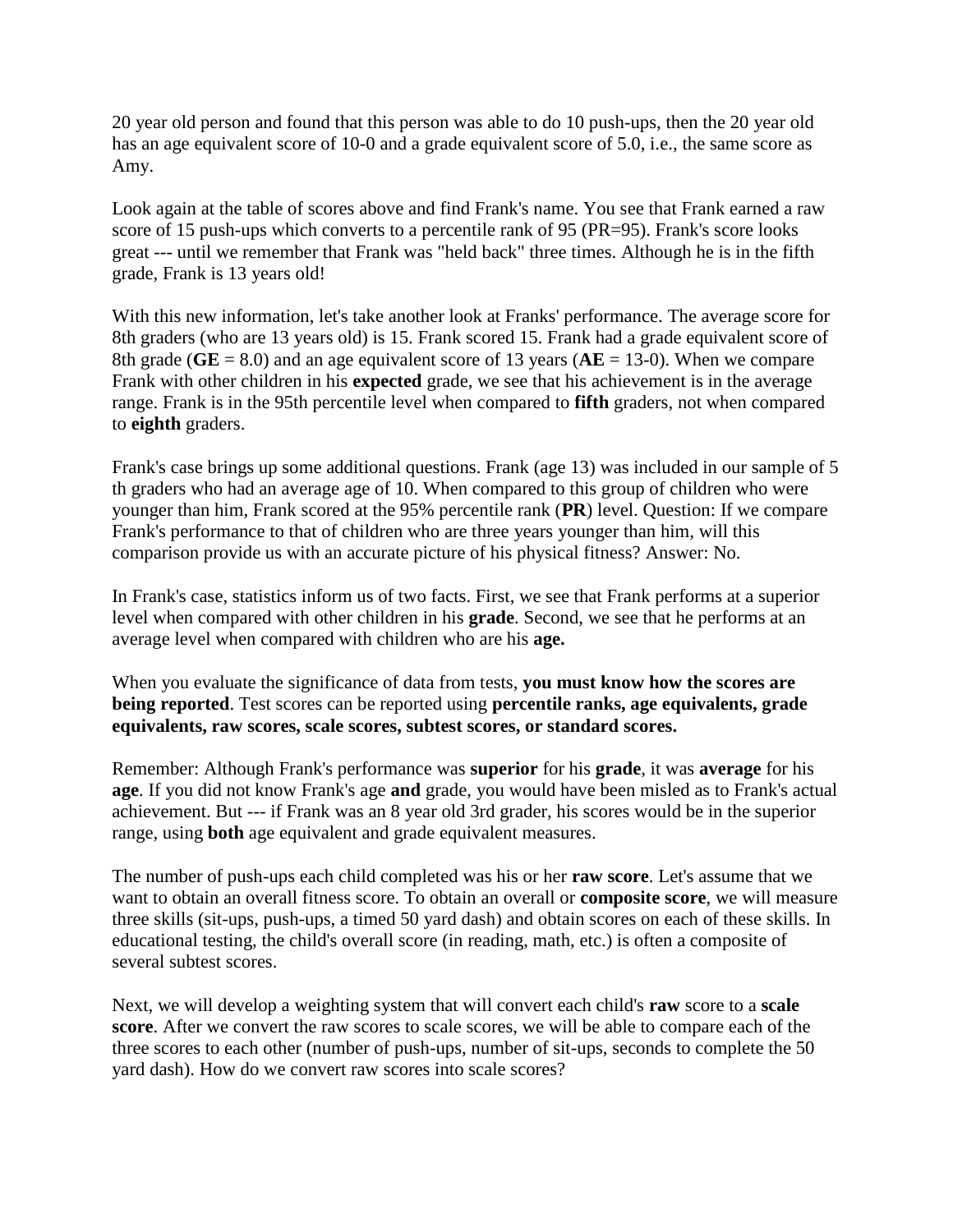One way to convert scores is by developing a **rank order** system. In rank order scoring, the child who scores highest in an event (most push-ups, most sit-ups, fastest run) receives a **scale score** of 100; the lowest receives a score of 1. The other 98 children receive their respective "rank" as their scale score.

After each child's raw scores are converted to scale scores, we can easily compare an individual child to the group and to all children who are the same age or in the same grade. We can also compare an individual child's performance at different times, i.e. before and after completing the fitness course. Was the child able to do significantly more push-ups after taking the fitness course? Was the child reading better after receiving reading remediation?

## *Composite Scores*

You can see that after we develop a global **composite score**, the individual child's **raw scores** on each of the three fitness subtests have less significance. This is exactly what happens with educational achievement and psychological tests. Most educational tests are composites of several subtests; the subtest scores are combined to develop composite scores. More about this shortly.

Let's look at how composite scores can be used and some of the problems that arise when we rely on them.

John is a member of our original group of 100 fifth graders. He has good muscular strength (he scored at the 70% PR level in push-ups and at the 78% PR in sit-ups). But, John is very slow and uncoordinated. In the 50 yard dash, he finished 2nd from the last out of the 100 children (PR=2).

How will John's composite fitness score be derived? In this example, we will average John's percentile rank scores on the three events. John's composite score is determined as follows: Add the percentile ranks of each event  $(70 + 78 + 2 = 150)$ , then divide this score by the number of events (3). In John's case, 150 / 3 = 50. (**Note:** actually it is improper to average the percentile rank scores, you must use the standard scores or scale / subtest scores.)

John's **composite score** is 50. This **composite percentile rank score** of 50 places him squarely in the "average" range. Is John an "average" child? His individual scores demonstrated a significant amount of **subtest scatter**. When you analyze his three subtest scores, you see that he has specific strengths and a very severe deficiency. Despite his average composite score, John is not an average child! (**Note:** As noted above, the proper calculation is to use the standard scores. Thus the same analysis of John's **composite score** by using standard scores, is calculated to a standard score of 96.5 and percentile rank of 41 --- again, John appears to be an average child).

Let's look at another example of composite scores to see how they can mislead us. Oscar was at the 1 percent level in push-ups. But when the other fitness subtests were given, Oscar was the fastest child in the class scoring at the 99% level. He was average in sit-ups, scoring at the 50% level. Oscar's composite fitness score, using percentile ranking, is 50%. Is Oscar really an average child? Would he benefit from remediation to improve his upper body strength, as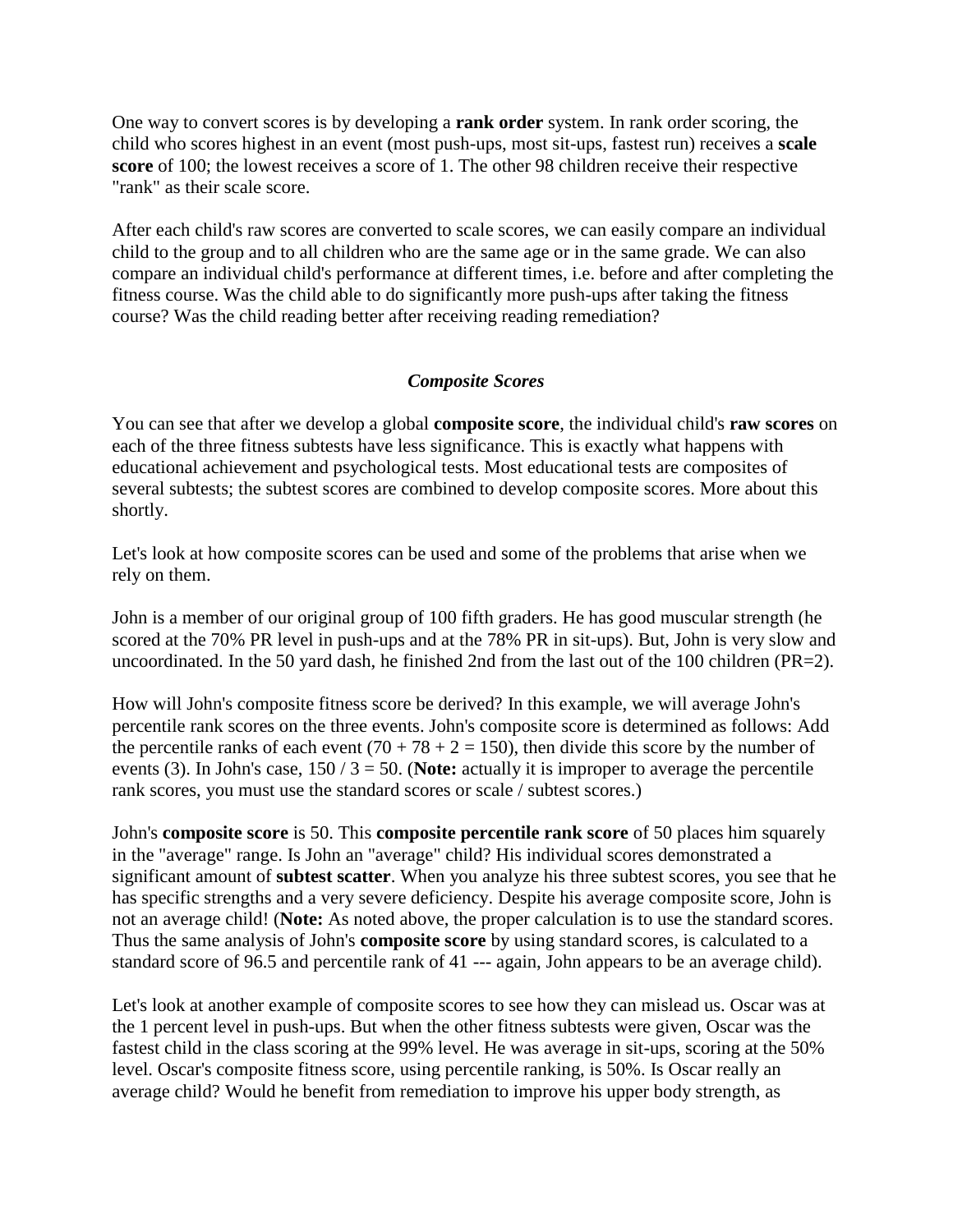measured by push-ups? Oscar also a great deal of **subtest scatter**, i.e., from extremely weak upper body strength to superior speed.

# *Subtest Scatter*

When subtest scores vary a great deal, this is called **subtest scatter**. If significant scatter exists, this suggests that the child has areas of strength and weakness that need to be explored.

How can you determine if significant **subtest scatter** is present? Most subtests have a **mean score** of 10. Most children will score + or - 3 points away from the mean of 10, i.e. most children will score between 7 and 13.

If the mean on a subtest is 10 (and most children score between 7 and 13), then scores between 9 and 11 will represent minimal subtest scatter. Lets assume that Child A is given a test that is composed of 10 subtests. The child's scores on the 10 subtests are as follows: on 4 subtests, the child scores 10, on 3 subtests, the child scores 9, and on 3 subtests, the child scores 11. In this case, the overall composite score is 10 and the scatter is very minimal. This child scored in the average range in all 10 subtests.

In our next example, we will assume that Child B earns 4 subtest scores of 10, 3 scores of 4, and 3 scores of 16. The child did extremely well on 3 tests, very poorly on 3 tests, and average on 4 subtests. Again, the child's composite score would be 10. **Subtest scatter is the difference between the highest and lowest scores**. In this case, subtest scatter would be  $12(16-4 = 12)$  Is this an "average" child? Because the child's scores demonstrate very significant subtest scatter, we need to know more about these weak and strong areas.

In educational situations, it is essential that parents understand the nature of the weak areas, what skills need to be learned to strengthen those areas, and how the strong areas can be used to help remediate the child's weak areas. The spread or variability between the subtest scores is called **subtest scatter**.

## **Apply Your Knowledge: Composite Scores & Subtest Scatter in the Wechsler Intelligence Scale for Children-IV (WISC-IV)**

How do composite scores and subtest scatter relate to the information contained in your child's evaluations? The results of educational tests given to children are often provided in **composite scores**.

The **Wechsler Intelligence Scale for Children, Fourth Edition (WISC-IV)** is the mostly commonly administered test of ability. The WISC-IV includes ten core subtests and five supplementary subtests. Each subtest measures a different ability.

Psychologists typically provide five scores: a **Full Scale IQ (FSIQ)** and four **Index Scores** - a Verbal Comprehension Index (VCI), a Perceptual Reasoning Index (PRI), a Working Memory Index (WMI), and a Processing Speed Index (PSI). Index Scores are composites of two or three subtest scores. The Full Scale IQ is a composite score that includes ten of the fifteen WISC-IV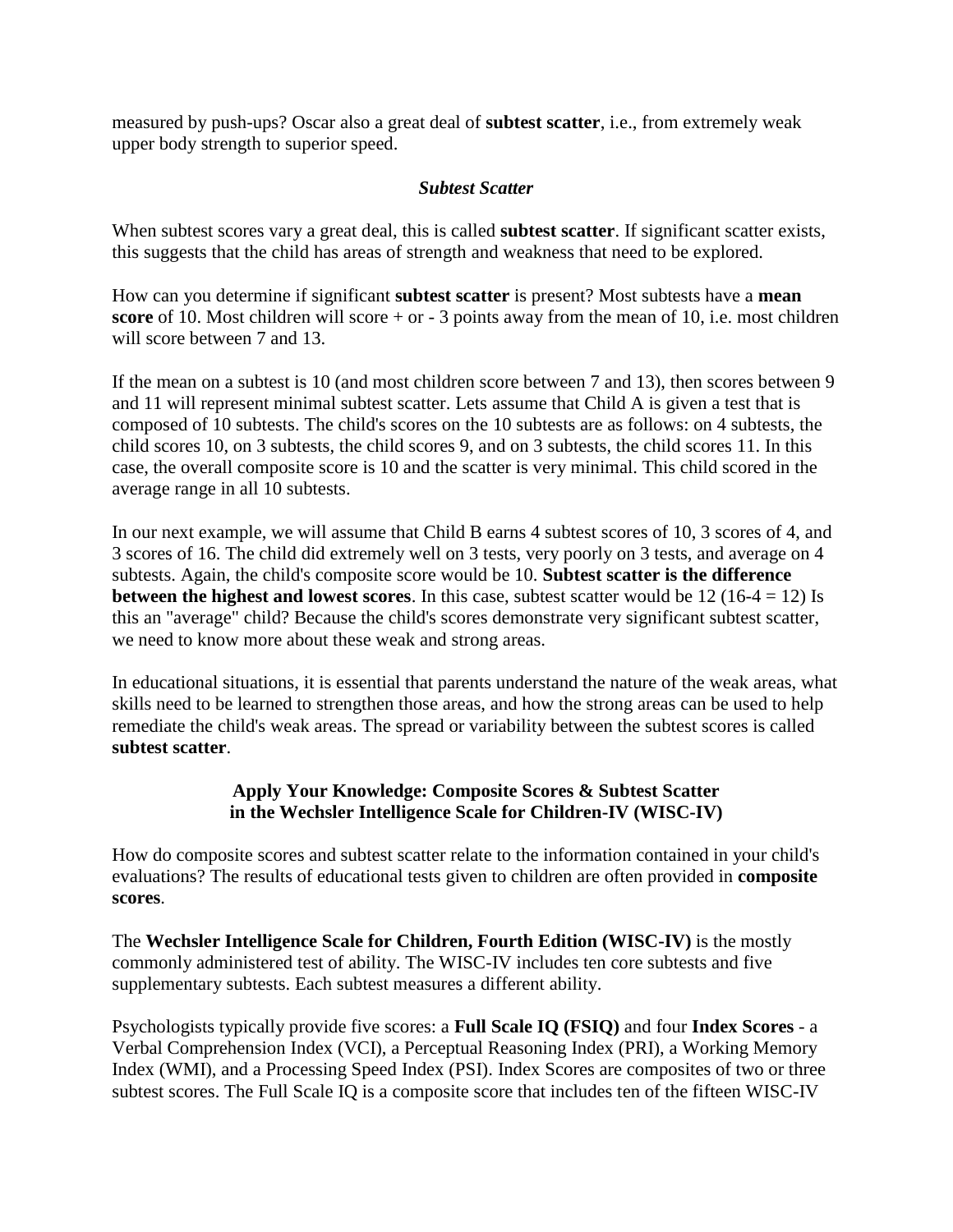subtests.

IQ and Index Scores between 90 and 110 are considered within the "average range." If there is a significant difference between Index scores or if there is significant scatter between subtests, the Full Scale IQ may not accurately represent the child's level of functioning.

Katie is the 14 year old youngster whose situation was outlined earlier in this article. Let's look at her scores on the subtests.

On the Wechsler Intelligence Scale for Children-IV, Katie achieved a Full Scale IQ of 101. If the only number you had was her Full Scale IQ score, you would probably assume that an IQ of 101 placed her squarely in the "average range" of intellectual functioning.

Is Katie an "average" child?

| <b>Katie's Subtest Scores on the Wechsler Intelligence Scale</b><br>for Children, 4th Edition (WISC-IV) |                                                 |                                                 |     |  |  |  |  |
|---------------------------------------------------------------------------------------------------------|-------------------------------------------------|-------------------------------------------------|-----|--|--|--|--|
|                                                                                                         | <b>Standard Score or</b><br><b>Scaled Score</b> | <b>Standard Score or</b><br><b>Scaled Score</b> |     |  |  |  |  |
| <b>WISC-IV Full Scale IQ</b>                                                                            | 101                                             |                                                 |     |  |  |  |  |
| <b>Verbal Comprehension</b><br>Index                                                                    | 124                                             | <b>Perceptual Reasoning Index</b>               | 88  |  |  |  |  |
| Similarities                                                                                            | 16                                              | <b>Block Design</b>                             | 11  |  |  |  |  |
| Vocabulary                                                                                              | 14                                              |                                                 | 7   |  |  |  |  |
| Comprehension                                                                                           | 12                                              |                                                 | 6   |  |  |  |  |
| Information                                                                                             | (13)                                            | <b>Picture Completion</b>                       | (8) |  |  |  |  |
| <b>Word Reasoning</b>                                                                                   | (12)                                            |                                                 |     |  |  |  |  |
| <b>Working Memory Index</b>                                                                             | <b>110</b>                                      | <b>Processing Speed Index</b>                   | 75  |  |  |  |  |
| Digit Span                                                                                              | 14                                              | Coding                                          | 4   |  |  |  |  |
| Letter-Number Sequencing                                                                                | 10                                              | Symbol Search                                   | 7   |  |  |  |  |
| Arithmetic                                                                                              | (8)                                             | Cancellation                                    | (8) |  |  |  |  |

**Remember:** A Full Scale IQ score is a composite of four Index Scores (VCI, PRI, WMI, and PSI). When you look at Katie's scores, you see that she has significant subtest scatter, from a high of 16 on the Similarities subtest (98th percentile) to a low score of 4 on Coding (2nd percentile). By using the [Conversion Table below,](http://www.wrightslaw.com/#convert#convert) you can convert the rest of her subtest scores.

There are also significant differences between Katie's Index Scores. Her Verbal Comprehension Index Score (VCI) is 124 (95th percentile), while her Perceptual Reasoning Index Score (PRI) is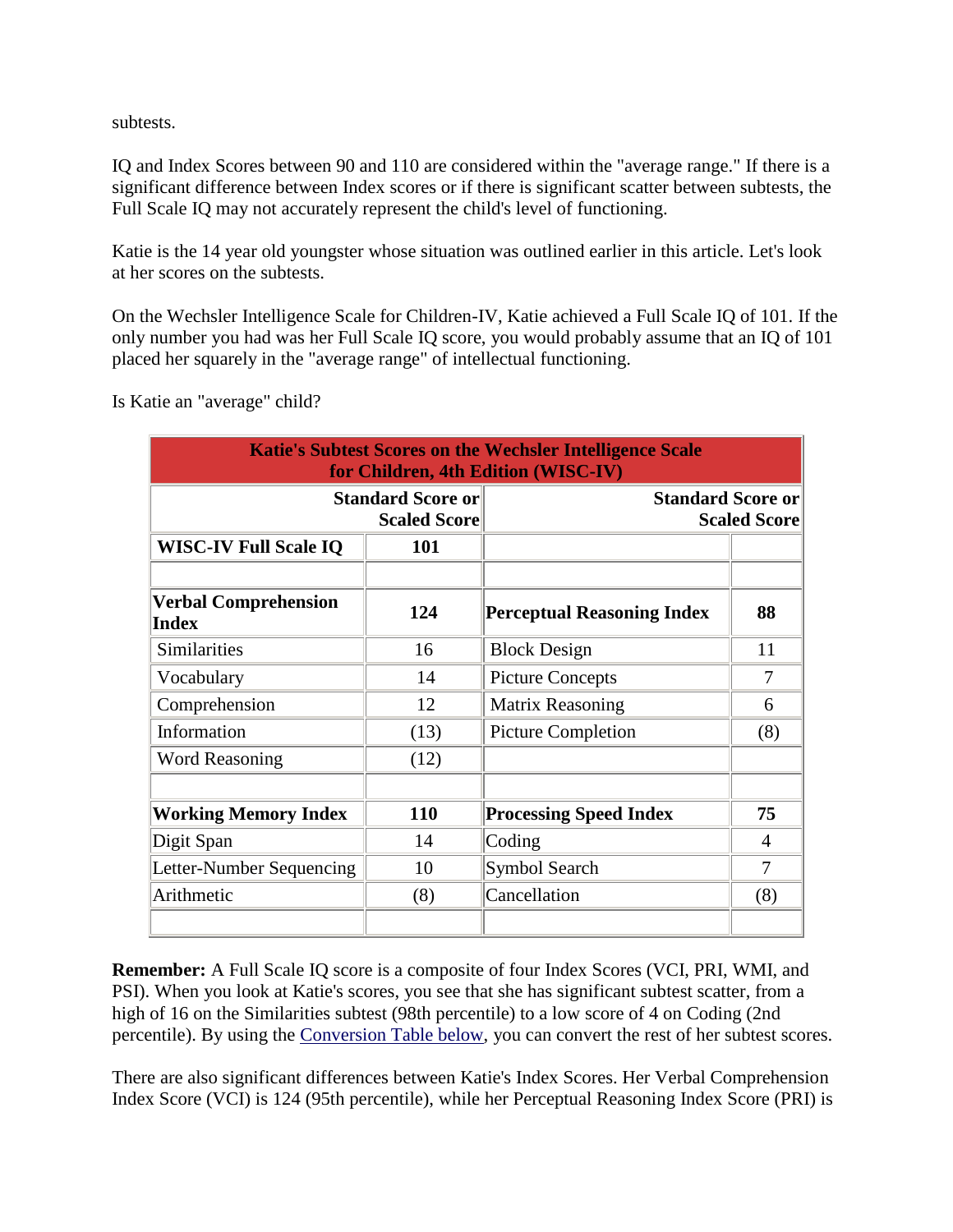88 (21st percentile). When you subtract Katie's Perceptual Reasoning Index Score (PRI) of 124 from her Verbal Comprehension Index Score (VCI) of 88, you find a 36 point difference between these Index Scores.

And, when you subtract her score on the Perceptual Reasoning Index - 21st percentile from her score on the Verbal Comprehension Index - 95th percentile. you see that a difference of 74 points in her percentile ranks (95-21=74) on the Index Scores.

If we rely on composite Index Scores or Full Scale IQ scores, we may easily be misled, with serious consequences. If we did not examine the subtest scores and Index Scores, we might view Katie as an "average" child - and we would be mistaken.

We will look at more of Katie's test scores shortly.

# *Woodcock-Johnson Tests of Achievement (WJ-III ACH)*

One of the most commonly administered individual **educational achievement tests** is the **Woodcock Johnson III Tests of Achievement (WJ-III ACH)**. The Woodcock-Johnson III Tests of Achievement include two batteries, a standard battery and an extended battery. Subtests are organized into clusters.

Because the WJ-III subtests are short, many do not provide good qualitative information about what a child knows, can do, and where the child needs continued work. For example, the WJ-III does not measure the child's ability to write a paragraph or an essay; it only examines the ability to formulate brief responses.

The WJ-III is scored by computer. The results obtained are organized into **cluster scores**. Cluster scores must be considered with caution when there is a significant difference between individual subtest scores. Relying on composite or 'cluster' scores can lead to faulty educational decisionmaking that have tragic consequences for children.

**Tip:** Parents must obtain **all subtest scores** on the tests that have been administered on their child and examine subtest scores and Index Scores.

# *When Apparent Progress Means Actual Regression*

One concern that many parents share is the belief that their child is not making adequate progress in a special education program. How can parents know if their perception is accurate? How can parents persuade school officials that the special education program being provided needs to be changed?

Earlier in this article, we discussed how statistics are used in medical treatment planning. We demonstrated how a medical problem is identified and the efficacy of treatment is measured by the use of objective tests. In our example, the patient had pre- and post- testing to determine if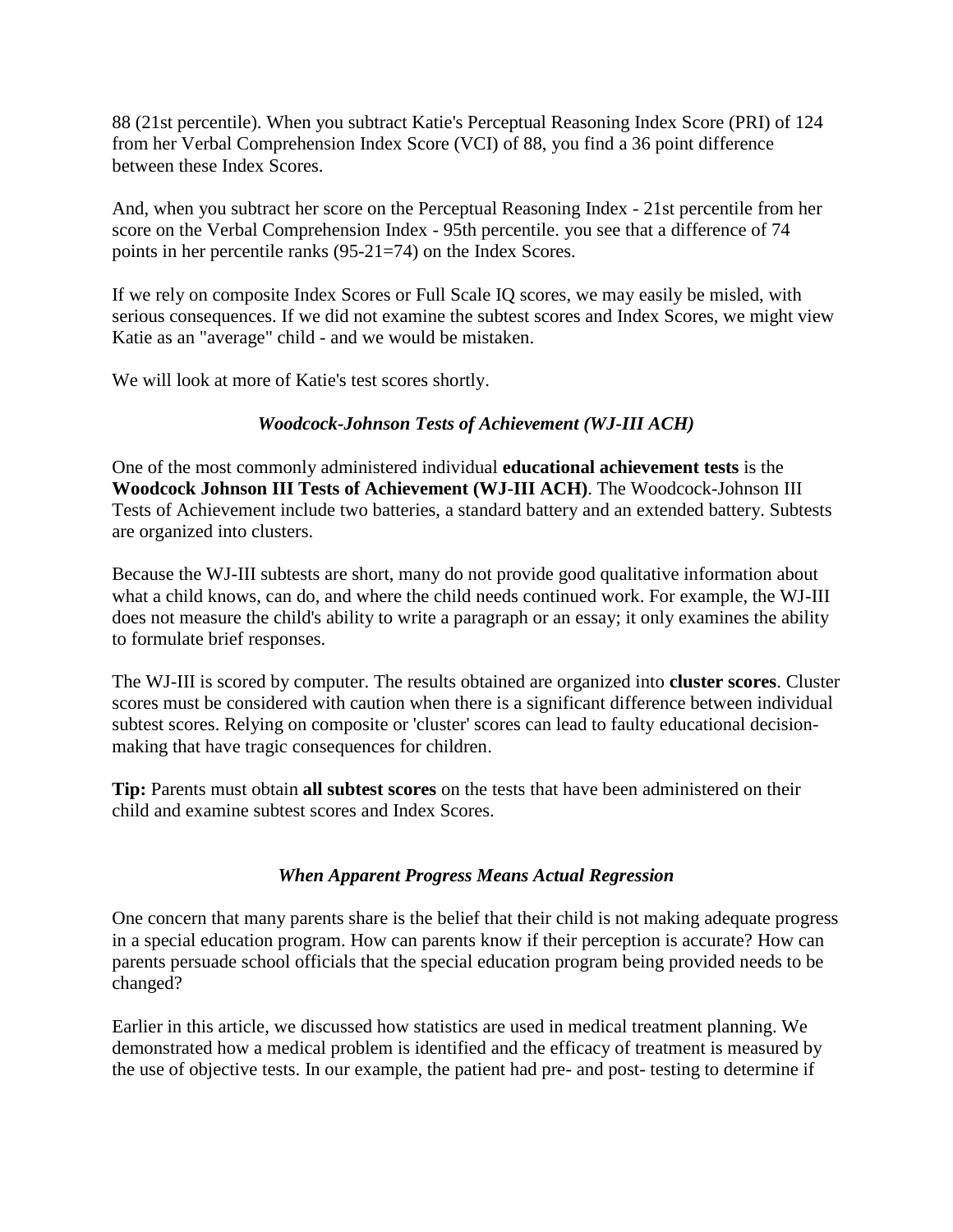the intervention was working. Based on post test results, more medical decisions would be made --- to continue, terminate, or change the treatment plan.

This practice of measuring change, called pre- and post- testing, is essential to educational planning. The child's levels of performance are measured. An educational plan (IEP) is developed and implemented. The child is re-tested at set intervals to determine if the child is **progressing, regressing,** or maintaining the same position within the group (**stagnating**).

When we use pre- and post-testing, we can measure educational benefit (or lack of educational benefit). We can use scores from pre- and post- testing to create graphs to visually demonstrate the child's progress or lack of progress in any academic area.

To see how this works, let's visit our fifth grade fitness class. According to earlier testing in September, Erik completed 13 push-ups which placed him in the 84th percentile of all youngsters in his class. After a year of fitness training, fifth graders were re-tested. When Erik was re-tested, he completed 14 push-ups.

**Question:** Did Erik progress? **Answer:** Yes and no.

The average performance of the fifth grade class improved by 2 push-ups, from an average raw score of 10 to 12. Erik's **raw score** increased by 1 push-up, from 13 to 14. We see that while Erik's age equivalent and grade equivalent scores increased slightly from earlier testing, his actual position in the group dropped from the 84th percentile to the 75th percentile. While Eric is still ahead of his peers, he regressed.

What about Sam? Sam's performance also improved, from a raw score of 7 to 8. Although Sam's age equivalent and grade equivalent scores increased slightly, he also regressed. He dropped from the 16th percentile to the 9th percentile. Sam continues to fall further behind the peer group.

Assume that we test Sam again, when he re-enters school in the fall. Now, we have three sets of test data (beginning 5th grade, end 5th grade, beginning 6th grade). Did Sam's score change? If his percentile continues to fall, Sam continues to regress. We need to know how long will it take for Sam to recoup the skills he lost during the summer. Regression and recoupment are two of the issues considered when determining if the child needs Extended School Year (ESY) services during the summer.

# *Norm Referenced and Criterion Referenced Tests*

Most standardized tests are **norm referenced** or **criterion referenced**.

When we evaluated our group of fifth graders, we compared each child's performance to the **norm group** of fifth graders. Both Erik (raw score of 13, percentile rank of 84) and Sam (raw score of 7, percentile rank of 16) were compared to this **norm group** of fifth graders. To evaluate benefit, we looked at the norm group and the individual child's position in that group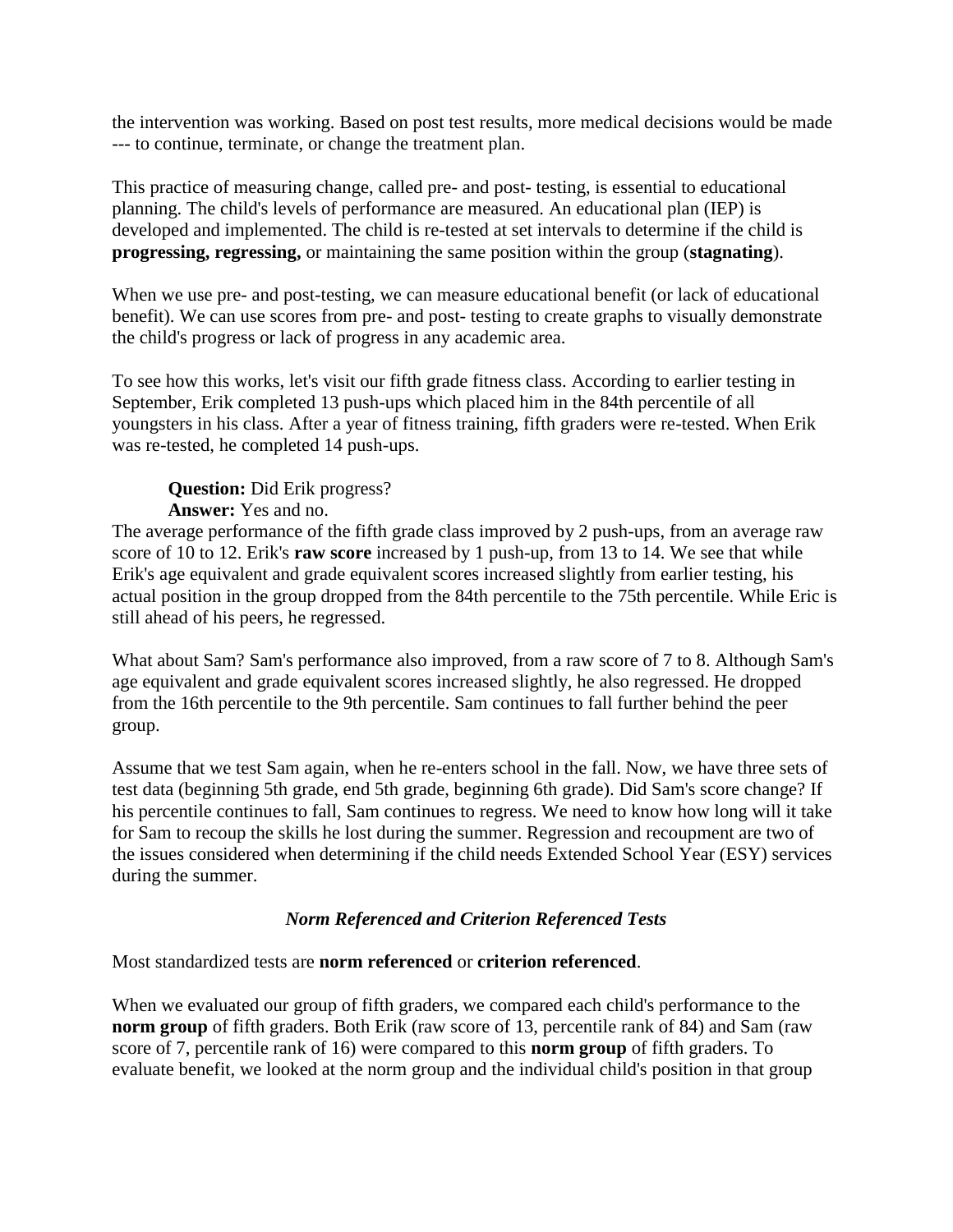when we administered the first and second tests. We computed each child's change in position to determine progress or regression.

In our example, we also referenced the **criteria** of number of push-ups completed. A **criterion reference** analysis determines whether or not a child meets certain criteria (without reference to a norm group.) For example, at the beginning of the year, Sam completed 7 push-ups. If the criteria for success was 8 push-ups, Sam failed to reach that goal. Assume that Sam received a year of physical fitness remediation. After that year, Sam completed 8 push-ups. Does Sam met the criteria for success? The answer to this question depends on whether the criteria increased because Sam is a year older.

Another factor complicates this picture. We know that Sam's' peer group completed 10 push-ups at the beginning of the year and 12 push-ups at the end of the year. Definitions of success are affected by the passage of time. If we rely on criterion referenced measures, we can be misled as to whether the child is falling further behind the peer group. We need to know exactly what the criterion is and what this means when the child is compared to a norm group.

## *Standard Deviation*

**Percentile** ranks are computed by determining the **mean score** and the amount of **variation** of all scores around the mean score. Are the scores bunched around the number 10 in a tight uniform distribution? Are the scores evenly distributed? Do they peak and taper slowly, or do they bunch at the ends, without few or no scores in the middle? Is there a great **variance**, with the scores spread over a wide range, with two or more peaks? Is there a normal bell curve distribution of scores?

On our push-up test, most of the 5th graders earned scores around 10 push-ups, with an even distribution above and below 10 push-ups. If one-half of the children completed 5 push-ups, onefourth completed 14 push-ups, and one-fourth completed 16 push-ups, the average or mean number of push-ups would still be 10! One-half of the children scored above 10 and one-half below 10.

In this case, the scores are not evenly distributed in a smooth curve above and below the mean score of 10. The variance is very large and would present a very unusual curve with a peak at 5, a drop to zero between 6 and 13, a jump at 14, a drop at 15, another jump at 16. This distribution of scores would not present a normal bell curve distribution.

Educational and psychological tests are designed to present normal bell curve distributions with predictable patterns of scores. We need to know the mean and standard deviation of the test. In most educational and psychological tests, the **mean is 100** and the **standard deviation is 15**. (Mean  $= 100$ , SD  $= 15$ ) On most **subtests**, the **mean is 10**; the **standard deviation is 3**. (Mean  $=$  $10$ ,  $SD = 3$ ) Average scores do not deviate far from the mean. When a score falls significantly above or below the mean, it is referred to as being a distance from the mean, e.g., 1 or 2 standard deviations from the mean.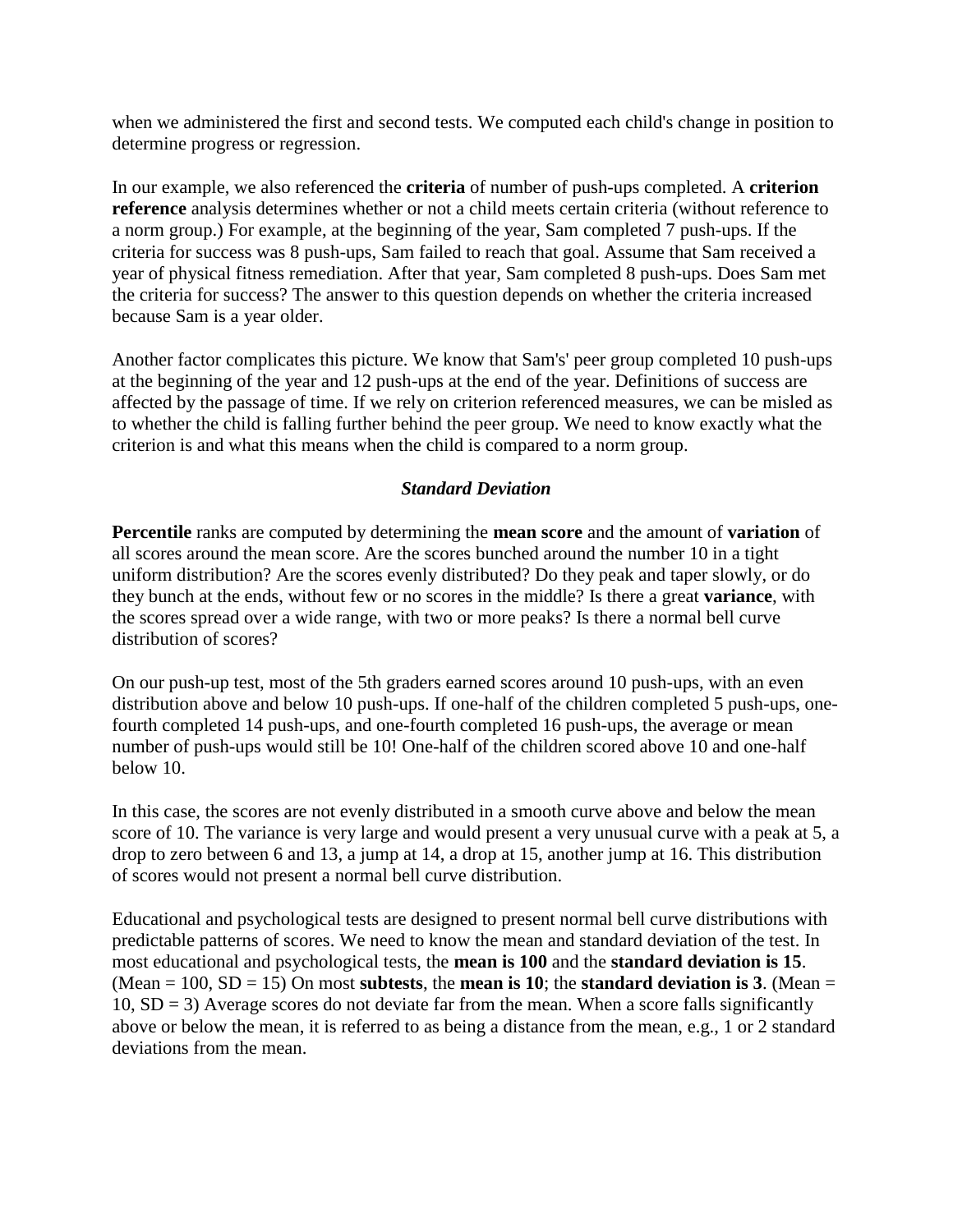In all tests, the **mean is 0 (zero) standard deviations** from the mean. The next marker on the bell curve is  $+1$  and  $-1$  standard deviations from the mean, followed by 2 standard deviations from the mean. To interpret your child's test scores, you need to know the **mean** and **standard deviation**.

Using our original push-up example, the **mean** was 10 push-ups. The **standard deviation (SD)** was 3 push-ups. This push-up example is identical to the subtest scores in almost all standardized educational and psychological testing.

One standard deviation **above the mean** is 10 plus 3, i.e.  $10 + 3 = 13$ . One standard deviation **below the mean** is 10 minus 3; i.e. 10 -  $3 = 7$ . One standard deviation above the mean always falls at the 84 percentile ( $PR = 84$ ); one standard deviation below the mean is always at the 16 percentile (PR = 16). Two SD's above the mean is always at the 98 percentile (PR = 98); and two SD's below the mean are always at the 2nd percentile( $PR = 2$ ).



When we look at actual test scores, we see that the child scored "one standard deviation below the mean" on a particular test or subtest. If the score is one standard deviation **below the mean**, the child's percentile rank is 16.

**REMEMBER:** Most subtests have a mean of 10 and standard deviation of 3. If a child scores 7 on a subtest, this score is at the 16th percentile. A subtest score of 13 is at the 84th percentile.

# *Standard Scores*

One of the most difficult concepts for most people to grasp is **standard scores**. Since educational test scores are usually provided in standard scores, parents must know what they mean.

At an IEP meeting, a parent is told that the child earned a standard score of 85 in one area, a standard score of 70 in another area. Most parents are relieved to hear this news. Why? Most parents believe these numbers are similar to grades, with 100 as the highest score and 0 as the lowest. Standard scores are **NOT** like grades.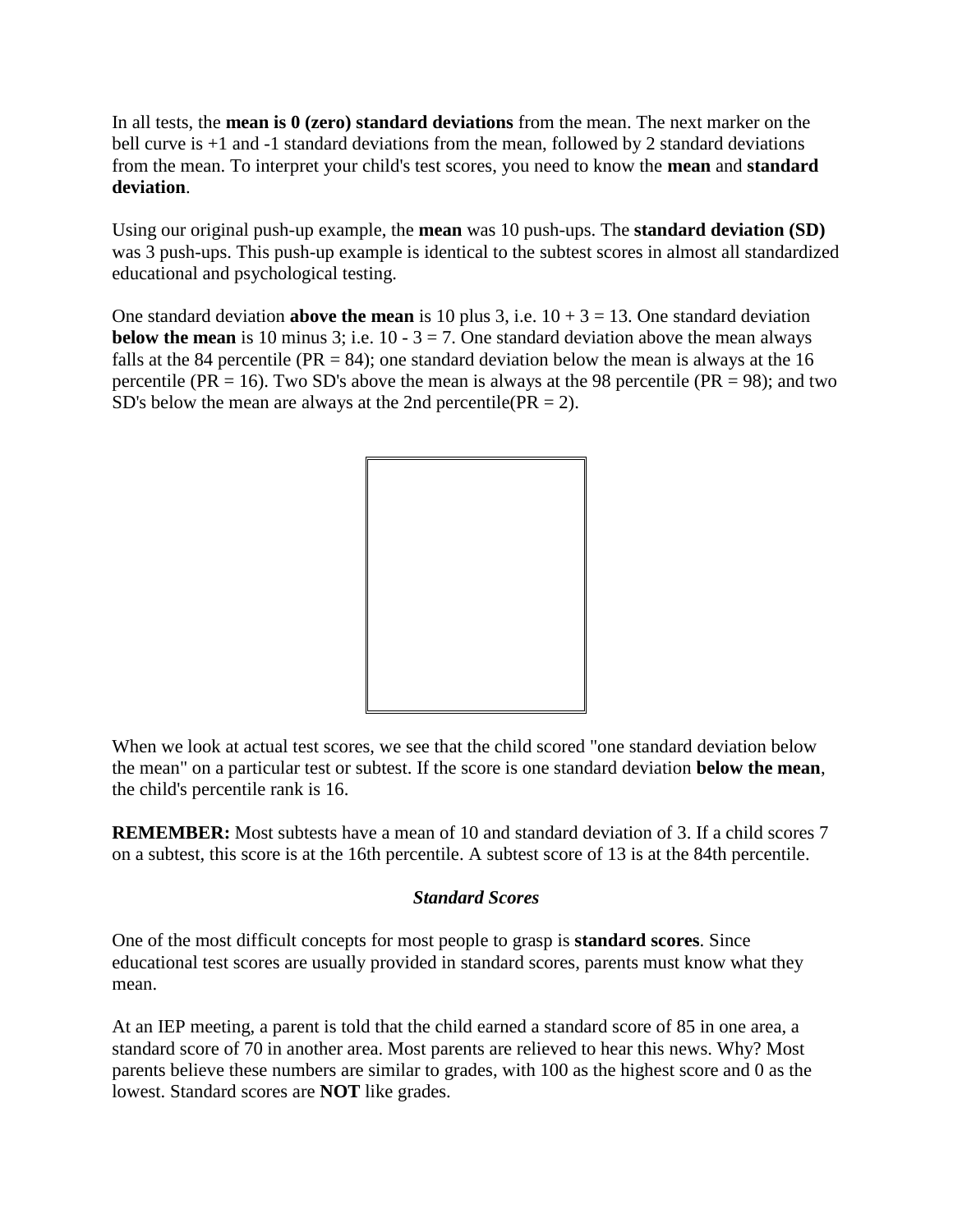With standard scores, the **average** score or **mean** is 100. The **standard deviation** is 15. The average child earns a standard score of 100. If a child scores 1 standard deviation above the mean, the standard score is 100 plus 15; i.e.  $100 + 15 = 115$ . If the child scores 1 standard deviation below the mean, this is 100 minus 15, i.e.  $100 - 15 = 85$ .

A standard score of 115 is 1 standard deviation above the mean so it is **always** at the 84th percentile. A standard score of 85 is 1 standard deviation below the mean so it is **always** at the 16th percentile. A standard score of 130 (+2 SD) is **always** at the 98th percentile. A standard score of 70 (-2 SD) is **always** at the 2nd percentile.

Remember Katie? Earlier, we learned that on the Wechsler Intelligence Scale, Katie earned a Full Scale IQ of 101. Later, we realized that this score was misleading because Katie's Verbal Comprehension Index Score (VCI) was 124, while her Perceptual Reasoning Index Score (PRI) was 86. The psychologist found that Katie scored 2 standard deviations **above the mean** on the Similarities subtest of the Wechsler Intelligence Scale for Children, 4th Edition (WISC-IV). What does this mean?

You learned that a score of 2 standard deviations above the mean places the child at the 98th percentile in the area being measured. Since the Similarities subtest of the WISC-IV measures verbal reasoning ability, Katie's verbal reasoning power is at the 98 percentile.

The psychologist also found that Katie had a standard score of 68, 2.5 standard deviations **below the mean**, on the spontaneous writing sample of the Test of Written Language (TOWL-3). Two SD's below the mean is at the 2nd percentile. With your new knowledge, you know that Katie's ability to produce spontaneous writing samples was actually below the 1st percentile.

When we first introduced Katie, we posed two questions:

1. Do these two test scores help to explain the academic problems Katie is having?

2. Do her test scores tell us anything about her moodiness and her intense dislike of school?

Katie's verbal reasoning ability places her at the 98th percentile of youngsters her age. However, her ability to convey her thoughts in writing is below the 1st percentile. Katie is very bright but she is unable to convey her knowledge to her teachers on written assignments and tests. Would you expect her to feel frustrated and stupid? Do you question why, after years of frustration, Katie is angry, depressed and now wants to quit school?

# **Wrightslaw Quick Rules of Tests**

All educational and psychological tests that report scores using percentile ranks or standard scores are based on the bell curve. To interpret tests results, you must know the **mean** and the **standard deviation**. Most standardized tests use a mean of 100 and a standard deviation of 15.

 When educational and psychological tests use **standard scores** (SS) with a mean of 100 and a standard deviation of 15, a standard score of 100 is at the 50% **percentile** (PR). A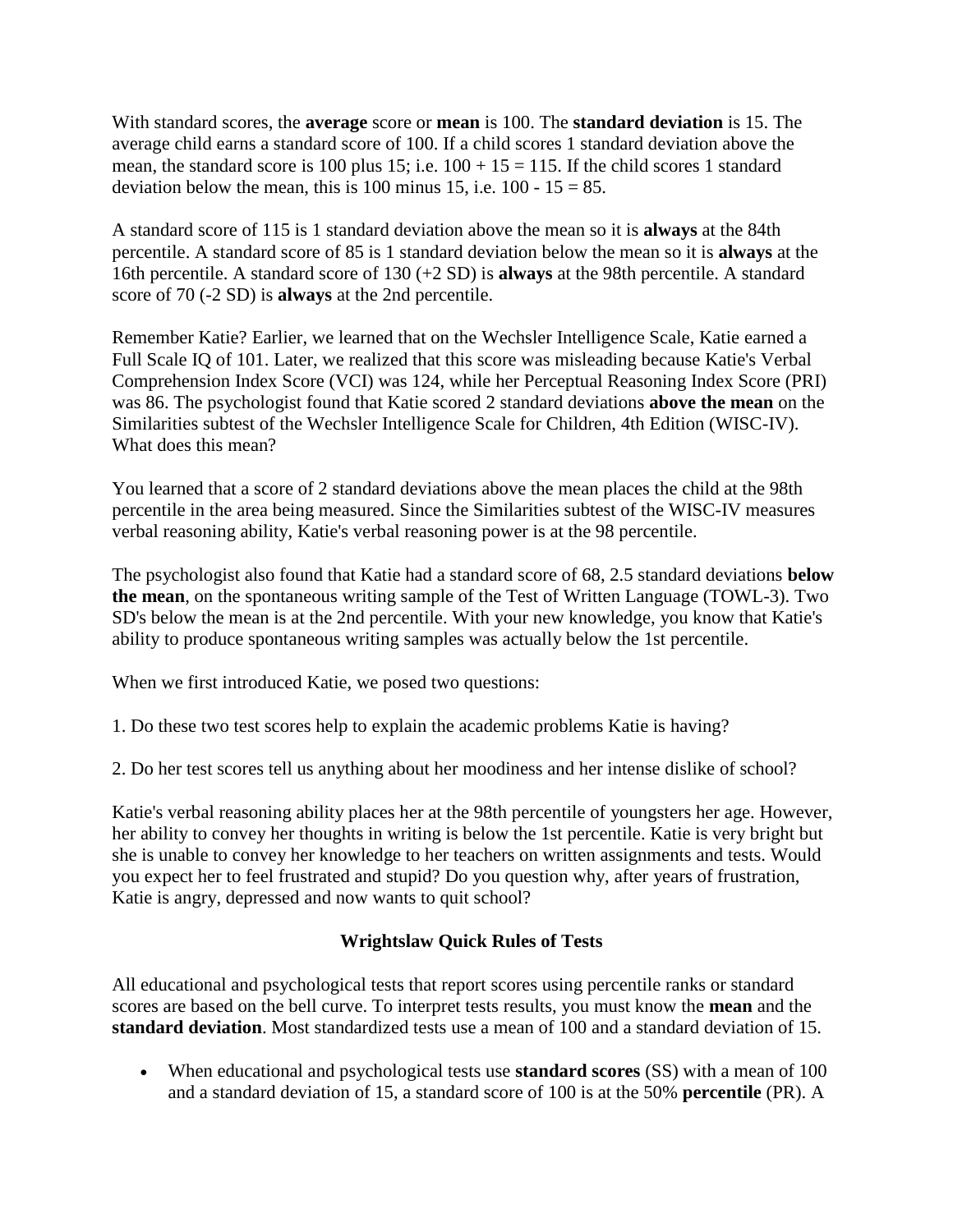standard score of 85 is at the 16th percentile  $(PR=16)$  A standard score of 115 is at the 84th percentile (PR=84).

- When educational and psychological tests use **subtest scores** with a mean of 10 and standard deviation of 3, a subtest score of 10 is at the 50th percentile (PR=50).
- A subtest score of 7 is at the 16th percentile; a subtest score of 13 is at the 84th percentile (PR=84).
- A standard score of 100 is at the 50th percentile level. One-half of children will fall above and one- half will fall below the mean at the 50th percentile which is represented as a standard score of 100.
- Two-thirds of children will score between  $+1$  and  $-1$  standard deviations from the mean.
- Two-thirds of children will score between the 16% and 84% percentile ranks. (84 minus  $16 = 68$
- Half of 68 percent is 34 percent. When you subtract 34 percent from the mean of 50 percent, you have 16 percent. When you add 34 percent to 50 percent, you have 84 percent.
- A standard deviation of -1 is at the 16th percentile. A standard deviation of 0 is at the 50th percentile. A standard deviation is +1 is at the 84th percentile.
- A standard score of 85 is at the 16th percentile. A standard score of 100 is at the 50th percentile. A standard score of 115 is at the 84th percentile.
- A standard deviation of  $-2$  is at the 2nd percentile. A standard deviation of  $+2$  is at the 98th percentile.
- A standard score of 70 is at the 2nd percentile. A standard score of 130 is at the 98th percentile. .
- A standard score of 90 is at the 25th percentile. A standard score of 110 is at the 75th percentile. .
- One-half (50 percent) of children will score between the 75th and 25th percentile. (75-25)  $= 50$
- One half (50 percent) of children will have standard scores between 90 to 110.
- A percentile rank score between 25% and 75% is the same as a standard score of between 90 to 110, which is within the "average range."

The results of most educational tests are reported as standard scores. Parents must learn how to convert standard scores into percentile ranks. By using the [conversion table](http://www.wrightslaw.com/#table2#table2) and the bell curve, you can convert any standard score into a percentile rank. The earlier push-up example used standard scores. [Click here to view the table](http://www.wrightslaw.com/#table2#table2)

# *Means and Standard Deviations of Other Tests*

With some tests, scores are reported differently. For example, test scores may be reported as **"z scores.**" Z scores are have a mean of 0 (zero) and and standard deviation of 1 (Mean  $= 0$ , SD  $=$ 1)

If you know that a child earned a z score of -1, you know that the child scored one standard deviation below the mean. One standard deviation below the mean is at the 16th percentile. If you convert this score into the standard score format, with a mean of 100 and a standard deviation of 15, a z score of -1 is the same as a standard score of 85.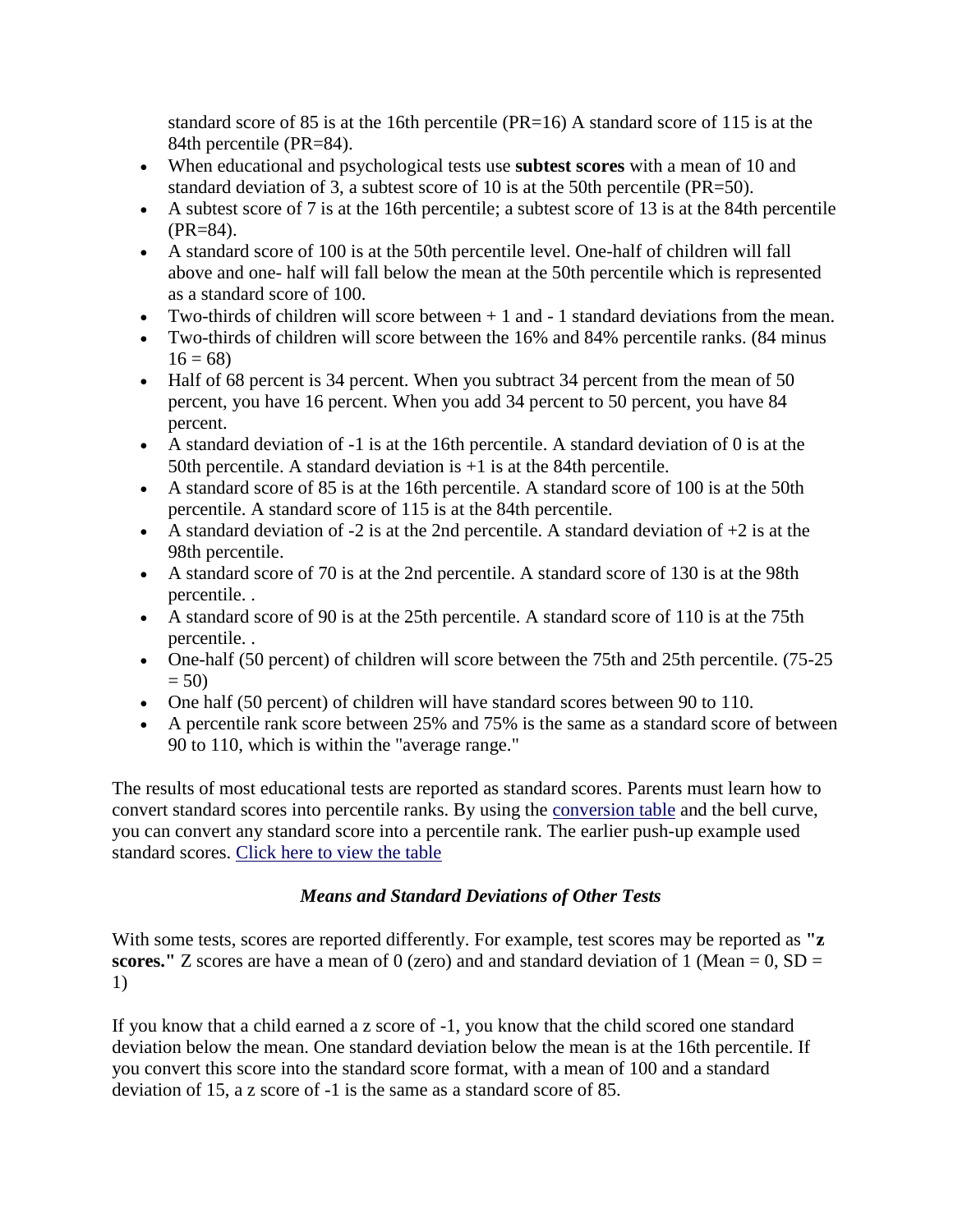Other tests report results as **T Scores.** T scores have a mean of 50 and a standard deviation of 10 (Mean =50; SD=10). A T score of 60 is the same as a z score of  $+1$ . A child who has a T score of 60 or a Z score of +1 scored at the 84th percentile rank. A T score of 70 is the same as a z score of +2, a standard score of 130, and a percentile rank of 98.

A few tests report results in **Stanines**. In Stanine tests, the mean is five and the standard deviation is 2 (Mean = 5; SD=2).

## *Applying Your Knowledge to Subtests*

Since tests are always in a state of change with new editions being published, we will not attempt to review and describe tests in this article. Please check the links at the end of this article for test information.

Earlier, you learned that Index Scores are actually composites or averages of two or three different subtests. Each subtest measures different abilities. Let's take look at Katie's subtest scores to see what we can learn from them.

| <b>Katie's Subtest Scores on the Wechsler Intelligence Scale</b><br>for Children, 4th Edition (WISC-IV) |      |                                                 |                |  |  |  |  |  |
|---------------------------------------------------------------------------------------------------------|------|-------------------------------------------------|----------------|--|--|--|--|--|
| <b>Standard Score or</b><br><b>Scaled Score</b>                                                         |      | <b>Standard Score or</b><br><b>Scaled Score</b> |                |  |  |  |  |  |
| <b>WISC-IV Full Scale IQ</b>                                                                            | 101  |                                                 |                |  |  |  |  |  |
| <b>Verbal Comprehension</b><br><b>Index</b>                                                             | 124  | <b>Perceptual Reasoning Index</b>               | 88             |  |  |  |  |  |
| Similarities                                                                                            | 16   | <b>Block Design</b>                             | 11             |  |  |  |  |  |
| Vocabulary                                                                                              | 14   | <b>Picture Concepts</b>                         | $\overline{7}$ |  |  |  |  |  |
| Comprehension<br>12                                                                                     |      | Matrix Reasoning                                | 6              |  |  |  |  |  |
| Information                                                                                             | (13) | <b>Picture Completion</b>                       | (8)            |  |  |  |  |  |
| <b>Word Reasoning</b>                                                                                   | (12) |                                                 |                |  |  |  |  |  |
| <b>Working Memory Index</b>                                                                             | 110  | <b>Processing Speed Index</b>                   | 75             |  |  |  |  |  |
| Digit Span                                                                                              | 14   | Coding                                          | $\overline{4}$ |  |  |  |  |  |
| Letter-Number Sequencing                                                                                | 10   | Symbol Search                                   | 7              |  |  |  |  |  |
| Arithmetic                                                                                              | (8)  | Cancellation                                    | (8)            |  |  |  |  |  |

**\* Wrightslaw Note**: Scores in Brackets ( ) are supplementary subtests. They are not used to calculate the Full Scale IQ or Index Scores.

When we presented Katie's test results, you learned that variation among subtest scores (subtest scatter) is a valuable source of information. Look at Katie's WISC-IV Index and subtest scores in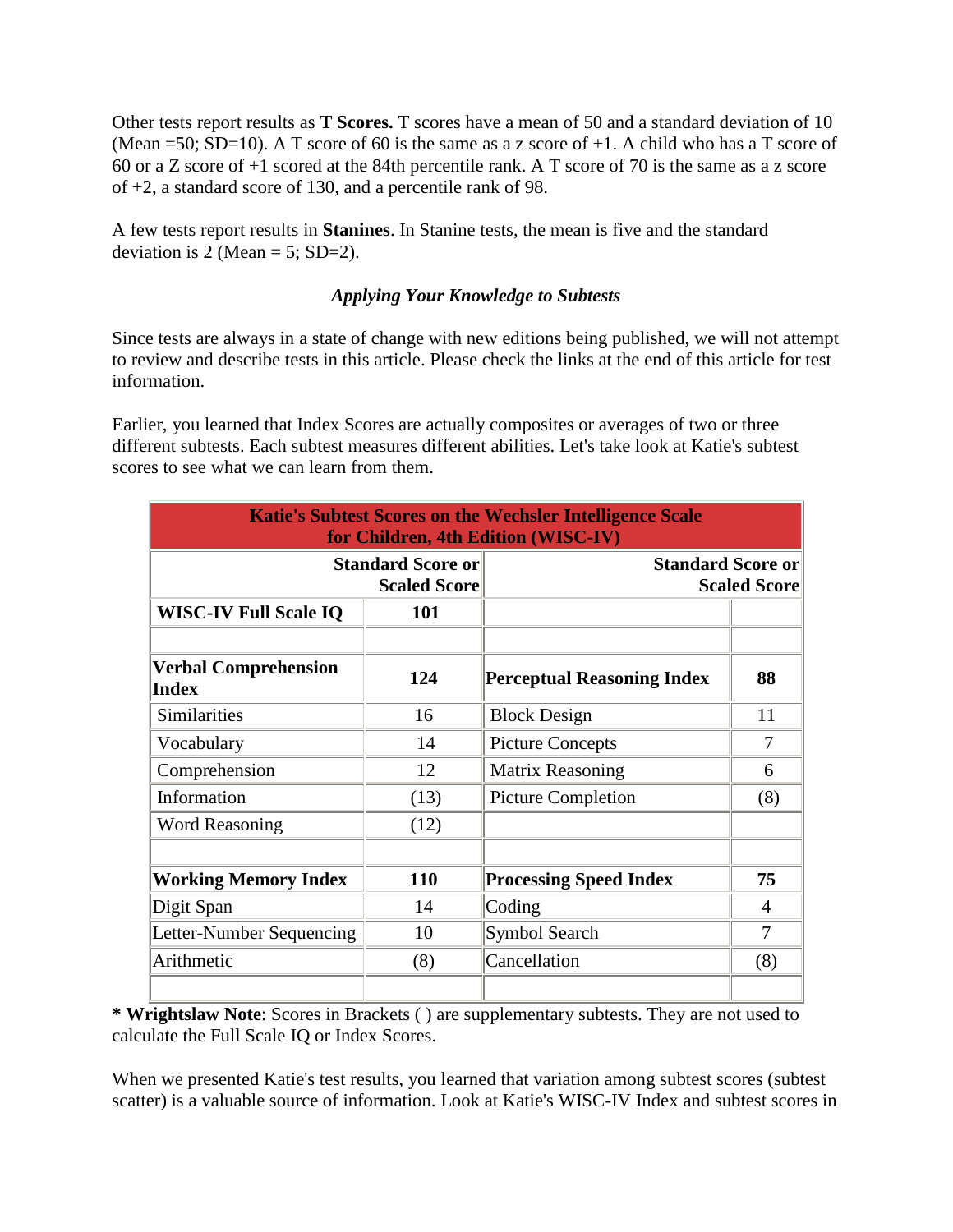the table above. You can see that she has significant subtest scatter, from a high score of 16 on Similarities (98th percentile) to a low score of 4 on Coding (2nd percentile).

Subtests of the WISC-IV range from a low score of 1 to a high score of 19. WISC-IV subtest scores have a mean of 10 and a standard deviation of 3. A subtest score of 7 is one standard deviation below the mean (-1 SD). By using the Conversion Table, you can convert the subtest score of 7 to a percentile rank of 16 ( $PR = 16$ ). You can also convert the subtest score of 7 to a standard score of 85.

When you look at Katie's subtest scores, you see that she has significant subtest scatter, from a high score of 16 on the Similarities subtest (98th percentile) to a low score of 4 on the Coding subtest (2nd percentile). You know that subtest scatter is the difference between the highest and lowest subtest scores. Subtract the lowest score of 4 (Coding) from her highest score of 16 (Similarities). Katie's subtest scatter is 12 (16 -  $4 = 12$ ). The WISC-IV manual tells us that scatter this great is unusual.

You need to understand what subtests measure. When we first discussed Katie's test scores, you learned that Similarities subtest is highly correlated with abstract reasoning. The Coding subtest measures

visual-perceptual mechanics. Assessment experts Jerome Sattler and Ron Dumont (information is at the end of this article) describe the Coding subtest as "an information processing task that involves the discrimination and memory of visual pattern symbols."

If you find that a child has a visual, hearing, attentional, or motor problem that may interfere with his or her ability to take one or more of the subtests, do not use these subtests in computing Index scores or a Full Scale IQ score. A left handed child may be penalized on the Coding subtest because the child will "have to lift his hand repeatedly during the task to view" the test items.

Katie's scores are evidence that she could excel in discussions of complex literature in an honors English class because of her reasoning abilities, but she is unable to write what she knows. Since Katie cannot write what she knew, she was placed in slow-paced remedial classes. Because her abilities were untapped, Katie concluded that she was stupid and wanted to quit school.

When you look at Katie's subtest scores, you see that several scores are in parentheses. On the WISC-IV, Information, Word Reasoning, Arithmetic, Picture Completion, and Cancellation are not included in the Full Scale IQ or the Index Scores. These subtests are used to provide additional data about how a child learns.

# *Subtests of the Wechsler Intelligence Scale for Children-IV (WISC-IV)*

The WISC-IV Technical and Interpretive Manual describes the WISC-IV subtests as follows:

| <b>WISC-IV Subtests</b>       |                  |  |  |  |
|-------------------------------|------------------|--|--|--|
| <b>Indexes &amp; Subtests</b> | Ability Measured |  |  |  |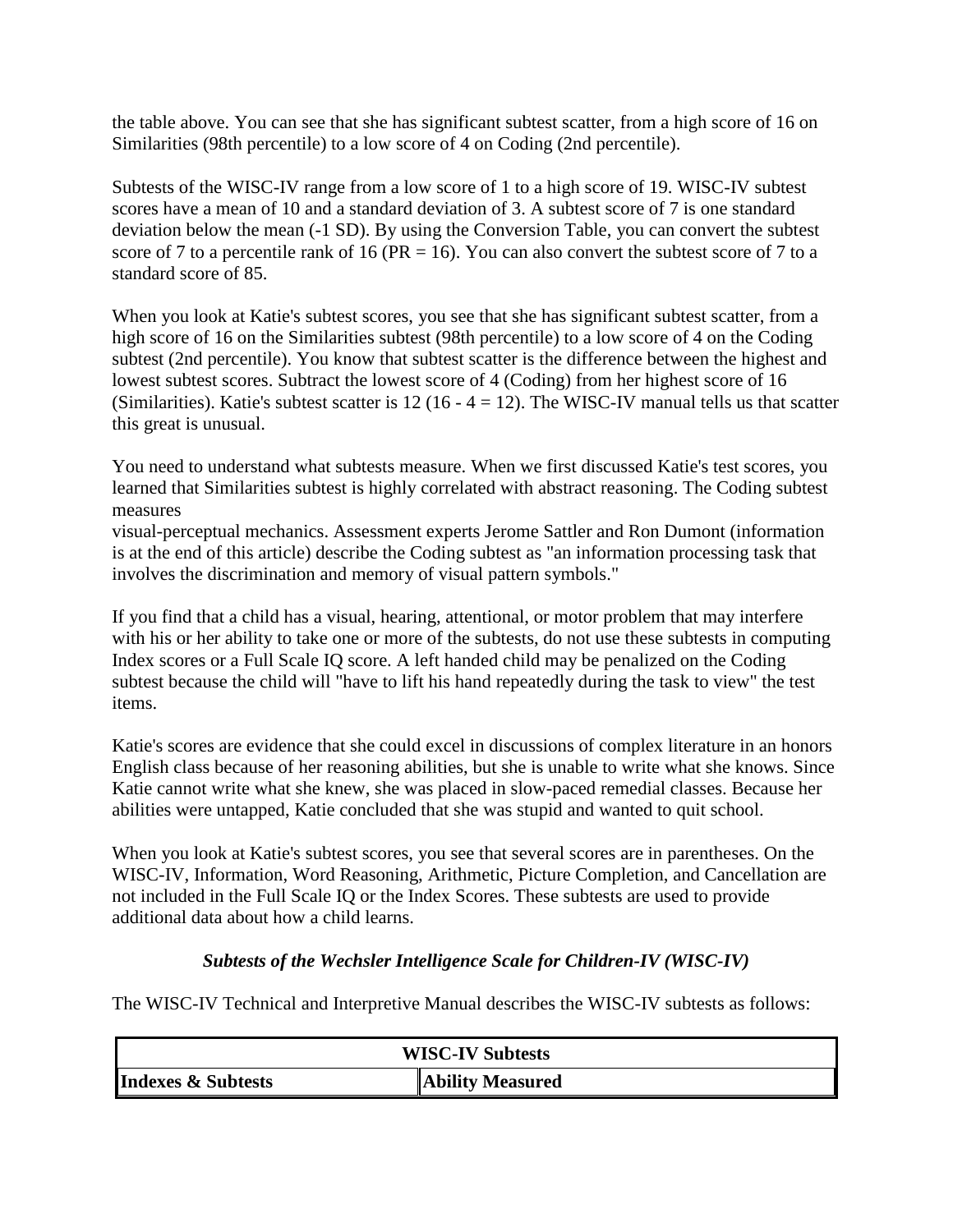| <b>Verbal Comprehension Index</b>  |                                                              |  |  |  |  |
|------------------------------------|--------------------------------------------------------------|--|--|--|--|
| <b>Similarities</b>                | Abstract reasoning, verbal categories and concepts           |  |  |  |  |
| Vocabulary                         | Language development, word knowledge, verbal<br>fluency      |  |  |  |  |
| Comprehension                      | Social and practical judgment, common sense                  |  |  |  |  |
| Information (supplementary)        | Factual knowledge, long-term memory, recall                  |  |  |  |  |
| Word Reasoning (supplementary)     | Verbal comprehension, general reasoning ability              |  |  |  |  |
|                                    |                                                              |  |  |  |  |
| <b>Working Memory Index</b>        |                                                              |  |  |  |  |
| Digit Span                         | Short-term auditory memory, mental manipulation              |  |  |  |  |
| Letter-Number Sequencing           | Sequencing, mental manipulation, attention                   |  |  |  |  |
| Arithmetic (supplementary)         | Attention and concentration, numerical reasoning             |  |  |  |  |
|                                    |                                                              |  |  |  |  |
| <b>Perceptual Reasoning Index</b>  |                                                              |  |  |  |  |
| <b>Block Design</b>                | Spatial analysis, abstract visual problem solving            |  |  |  |  |
| <b>Picture Concepts</b>            | Abstract, categorical reasoning                              |  |  |  |  |
| <b>Matrix Reasoning</b>            | Pattern recognition, classification, analogical<br>reasoning |  |  |  |  |
| Picture Completion (supplementary) | Alertness to detail, visual discrimination                   |  |  |  |  |
|                                    |                                                              |  |  |  |  |
| <b>Processing Speed Index</b>      |                                                              |  |  |  |  |
| Coding                             | Visual-motor coordination, speed, concentration              |  |  |  |  |
| Symbol Search                      | Visual-motor quickness, concentration, persistence           |  |  |  |  |
| Cancellation (supplementary)       | Processing speed, visual selective attention, vigilance      |  |  |  |  |
|                                    |                                                              |  |  |  |  |

# *Psycho-Educational Evaluations by Evaluators in the Private Sector*

We find that public school evaluators are often limited in the tests that are available for their use. Heavy workloads may prevent them from completing a comprehensive evaluation of a child. As a result, we do not rely on testing by public school employees. Instead, we have the child evaluated by a child psychologist, school psychologist, speech language pathologist, and/or educational diagnostician in the private sector.

# **A Word About Individualized Education Programs (IEPs)**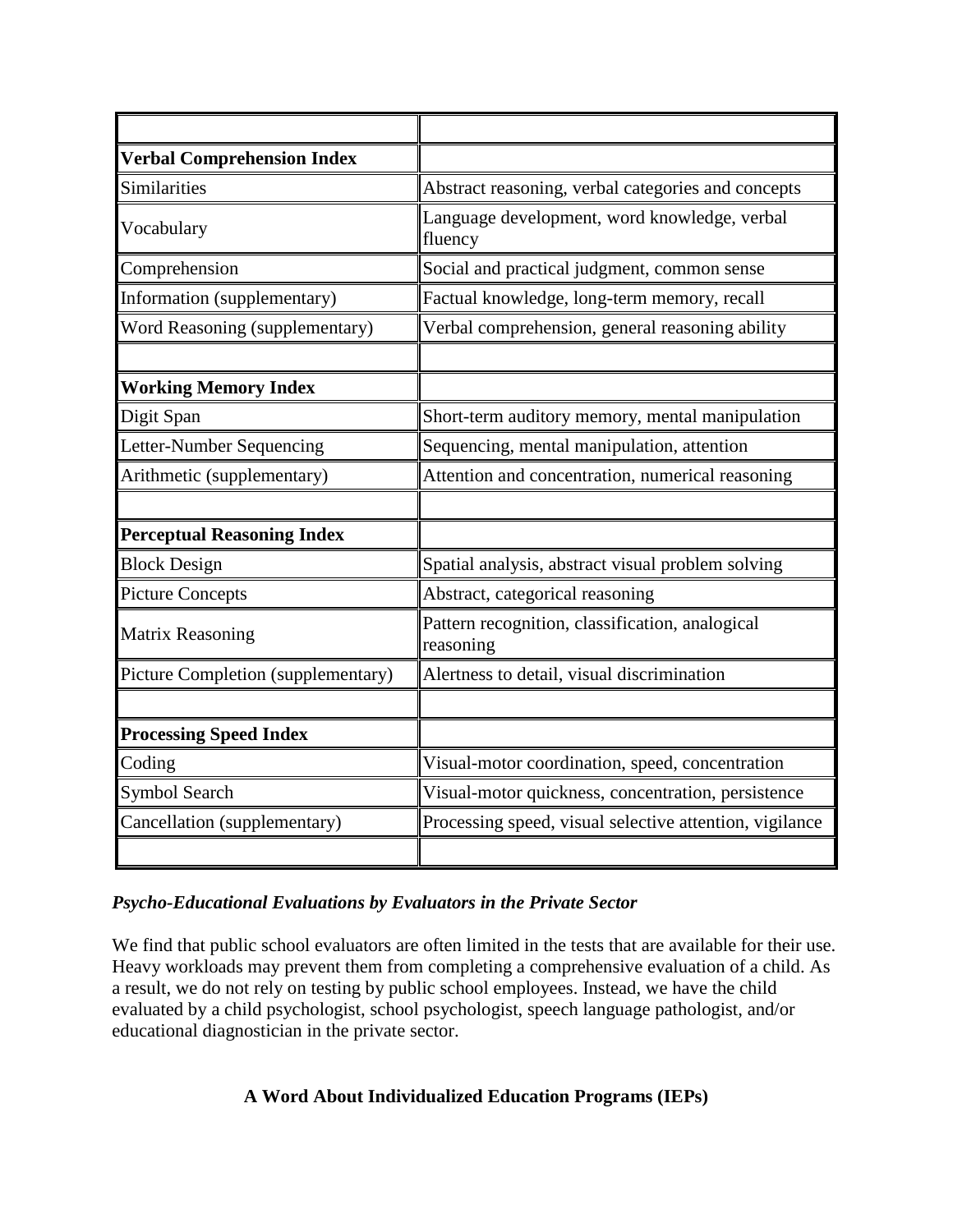## *When you use this article and [Wrightslaw: Special Education Law, Second Edition,](http://www.wrightslaw.com/bks/selaw2/selaw2.htm) you will be able to write IEP's that include measurable goals.*

After you master the information in this article, you will be able to convert test scores into easily understood numbers. You will be able to measure and monitor your child's educational progress. The feelings of helplessness and confusion you have experienced at school meetings will dissipate. You will be knowledgeable about your child's test scores and the significance of the data.

As Susan Bruce learned, "the numbers don't lie." To learn how Susan used information from this article and [Wrightslaw: Special Education Law](http://www.wrightslaw.com/bks/selaw2/selaw2.htm) to get quality special education programs for her children, read [Success Story: From Victim to a Mighty Force.](http://www.wrightslaw.com/info/advo.susan.success.htm)

# **The Parent's "To-Do List**"

**1.** After you complete this article, make a list of all the times when your child has been tested. Arrange your list in chronological order. Include the names, dates, and scores of each test that has been administered to your child more than once.

**2.** Begin your list with the test or tests that have been administered most frequently. In many cases, that will be the Wechsler Intelligence Test and the Woodcock-Johnson and/or Kaufmann Educational Achievement Tests.

**3.** Write down all of the scores from the first administration of a test battery. Convert these scores to percentile ranks. Complete the same process with the most recent testing of the same battery. Compare the results. You should be able to determine whether your child is being remediated (catching up), staying in the same position, or falling further behind the peer group.

**4.** Dig for the standard scores or percentile rank scores in your child's file. You may find that some scores are only reported in "ranges" (i.e., high- average, low-average) or in grade equivalent or age equivalent scores. If the standard scores are not available, you should ask for them. When you request the data in standard score format, the school staff may be surprised but they should be able to comply with your request.

**5.** Take the most glaring deficiencies where your child has shown minimal progress or even regression and chart out the test results. If you do not have a computer, use graph paper. Software programs like Excel and PowerPoint allow for dramatic visual presentations of test data. If this is too difficult or confusing, consult with an expert.

Gather your material --- your bell curve chart and standard score / percentile rank chart, your list of test scores, and your child's evaluations, and consult with a private sector psychologist or educational diagnostician who can explain the significance of the scores using percentile ranks.

**6.** Ask the professional to use the bell curve chart that includes standard scores, standard deviations and percentile ranks. Be sure that you have a photocopy of the bell curve so you can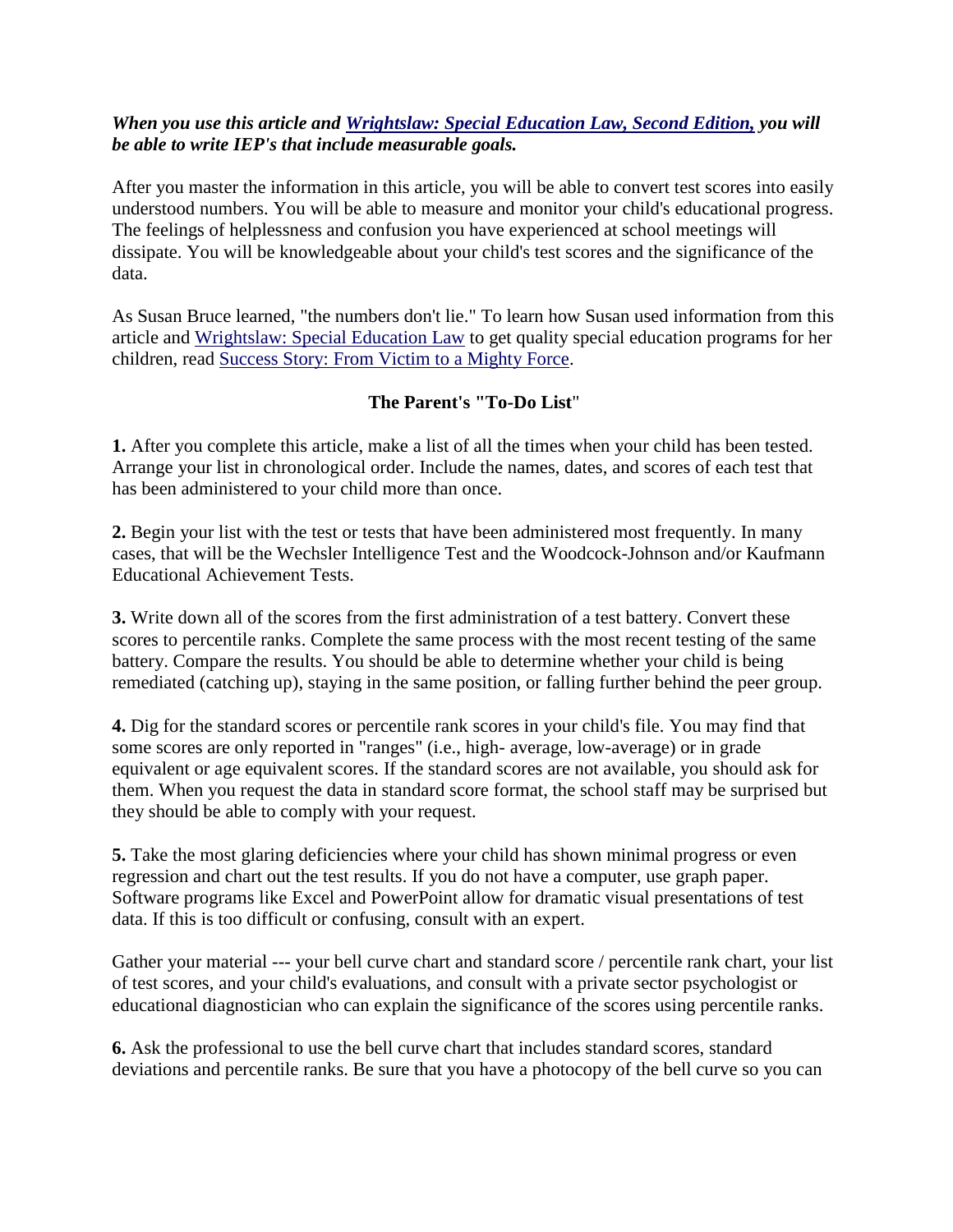take it home to study. If the professional is willing, it may be helpful to tape record this portion of the session so that you can go back over it at home with the test scores in front of you.

**7.** Contact your state's Department of Education and request all publications about special education and IEPs, along with your state regulations.

8. Download our companion article, ["Your Child's IEP: Practical and Legal Guidance for Parents](http://www.wrightslaw.com/advoc/articles/iep_guidance.html)  [and Advocates.](http://www.wrightslaw.com/advoc/articles/iep_guidance.html)"

# **Resources about Testing**

For information about thousands of tests, go to [Testlink](http://www.ets.org/testcoll/index.html) from the Educational Testing Service (ETS) at [www.ets.org/testcoll/index.html](http://www.ets.org/testcoll/index.html)

For unparalleled expertise and wit on testing, visit the [website published by John Willis and Ron](http://alpha.fdu.edu/psychology)  [Dumont](http://alpha.fdu.edu/psychology) at [http://alpha.fdu.edu/psychology.](http://alpha.fdu.edu/psychology) The site includes includes [Test Reviews and](http://alpha.fdu.edu/psychology/test_reviews__and__comment.htm)  [Commentary](http://alpha.fdu.edu/psychology/test_reviews__and__comment.htm) and [Psycho-Educational Reports and Report Critiques.](http://alpha.fdu.edu/psychology/reports.htm)

[Reading Tests: What They Measure, and Don't Measure by Dr. Melissa Farrall](http://www.wrightslaw.com/info/test.read.farrall.htm) - "There are two important realities in testing. Tests do not always measure what they appear to measure, and not all tests measure reading, writing, and math skills comprehensively."

# **Bell Curve Charts & Percentile Rank / Standard Scores Conversion Charts**

Download and print bell curve charts and a list of standard scores, scale / subtest scores, standard deviation and percentile ranks:

<http://www.wrightslaw.com/bellcurvepicture.pdf> and <http://www.wrightslaw.com/bellcurveandstandardscore.pdf>

Print several copies of both. You will be surprised at how often you refer to them. Make copies for your friends.

Don't forget to download [Your Child's IEP: Practical and Legal Guidance for Parents and](http://www.wrightslaw.com/advoc/articles/iep_guidance.html)  [Advocates.](http://www.wrightslaw.com/advoc/articles/iep_guidance.html)

# **Books**

*[Wrightslaw: From Emotions to Advocacy, 2nd Edition](http://www.wrightslaw.com/bks/feta2/feta2.htm)* - Chapters 10 and 11 teach you about tests and measurements and how to measure progress objectively. *[From Emotions to Advocacy](http://www.wrightslaw.com/bks/feta2/feta2.htm)* includes bell curves, charts, graphs, and other visual aides to help you master this subject.

Chapter 12 about SMART IEPs teaches you how to draft IEPs that are **S**pecific, **M**easurable, use **A**ction words, are **R**ealistic, and **T**ime Specific.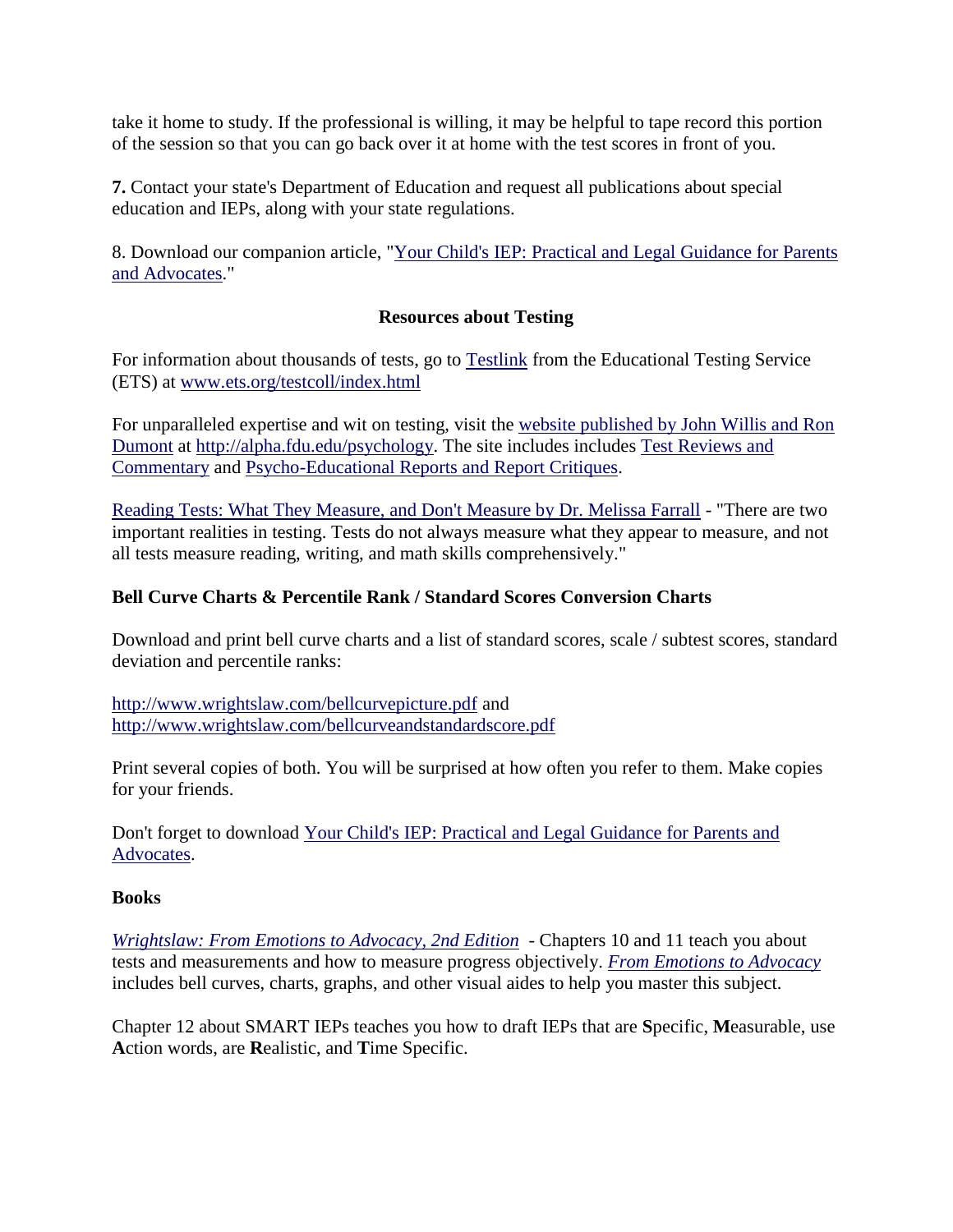*[Assessment of Children: Cognitive Applications \(4th edition\)](http://www.amazon.com/Assessment-Children-Applications-Jerome-Sattler/dp/0961820977/ref=nosim/thespecialedadvo)* by Jerome M. Sattler. Excellent book about assessments and tests for the professional, attorney, and the curious parent. Dr. Sattler's book includes a Bell Curve with percentile ranks for the Wechsler IQ tests, subtest scores, and most other tests that are used with children who receive special education services.

[Assessment of Children: WISC-IV and WPPSI-III Supplement](http://www.amazon.com/Assessment-Children-WISC-IV-WPPSI-III-Supplement/dp/0970267118/ref=nosim/thespecaleddvo) by Jerome M. Sattler.

You can order Dr. Sattler's books from his [publishing site,](http://www.sattlerpublisher.com/) or from the Advocate's Bookstore at [Wrightslaw.](http://www.wrightslaw.com/bkstore/bks_tests.htm)

[Back to Top](http://www.wrightslaw.com/#Top#Top)

# **About the Authors**

Pete Wright represented Shannon Carter before the United States Supreme Court in *[Florence](http://www.wrightslaw.com/law/caselaw/case_carter-us-supct.htm)  [County School District Four v. Shannon Carter](http://www.wrightslaw.com/law/caselaw/case_carter-us-supct.htm)*, 510 U.S. 7, (1993). In *Carter*, the Court issued a unanimous decision on November 9, 1993, just thirty-four days after oral argument. [Transcript](http://www.wrightslaw.com/law/caselaw/Carter_SupCt_Oral_Argument.html)  [of oral argument](http://www.wrightslaw.com/law/caselaw/Carter_SupCt_Oral_Argument.html) in *Florence County School District Four v. Shannon Carter*. [All decisions](http://www.wrightslaw.com/law/caselaw/carter.links.htm) in the *Carter* case.

Pam Wright is a psychotherapist who has worked with children and families since the early 1970's. Her training and experience in clinical psychology and clinical social work give her a unique perspective on parent-child-school dynamics, problems, and solutions. She is the coauthor of *[Wrightslaw: Special Education](http://www.wrightslaw.com/bks/selaw2/selaw2.htm) Law, 2nd Edition* (1999,2007), *[Wrightslaw: No Child](http://www.wrightslaw.com/bks/nclb/nclb.htm)  [Left Behind](http://www.wrightslaw.com/bks/nclb/nclb.htm)* (2003), *[Wrightslaw: IDEA 2004](http://www.wrightslaw.com/bks/idea04/index.htm)*, (2005) and *[Wrightslaw: From Emotions to](http://www.wrightslaw.com/bks/feta2/feta2.htm)  [Advocacy, 2nd Edition](http://www.wrightslaw.com/bks/feta2/feta2.htm)* (2001, 2005). Pam is also the editor of [The Special Ed Advocate](http://www.wrightslaw.com/subscribe.htm)  [newsletter.](http://www.wrightslaw.com/subscribe.htm)

Revised: 09/15/08 Created: 01/01/98

[Back to Top](http://www.wrightslaw.com/#Top#Top)

The Special Ed Advocate: It's Free!

Submit



[About the Book](http://www.wrightslaw.com/bks/selaw2/selaw2.htm) [To Order](http://www.wrightslaw.com/store/)



[About Book](http://www.wrightslaw.com/bks/feta2/feta2.htm) [To Order](http://www.wrightslaw.com/store/)







[About DVD Video](http://www.wrightslaw.com/bks/dvddp/index.htm) [To Order](http://www.wrightslaw.com/store/)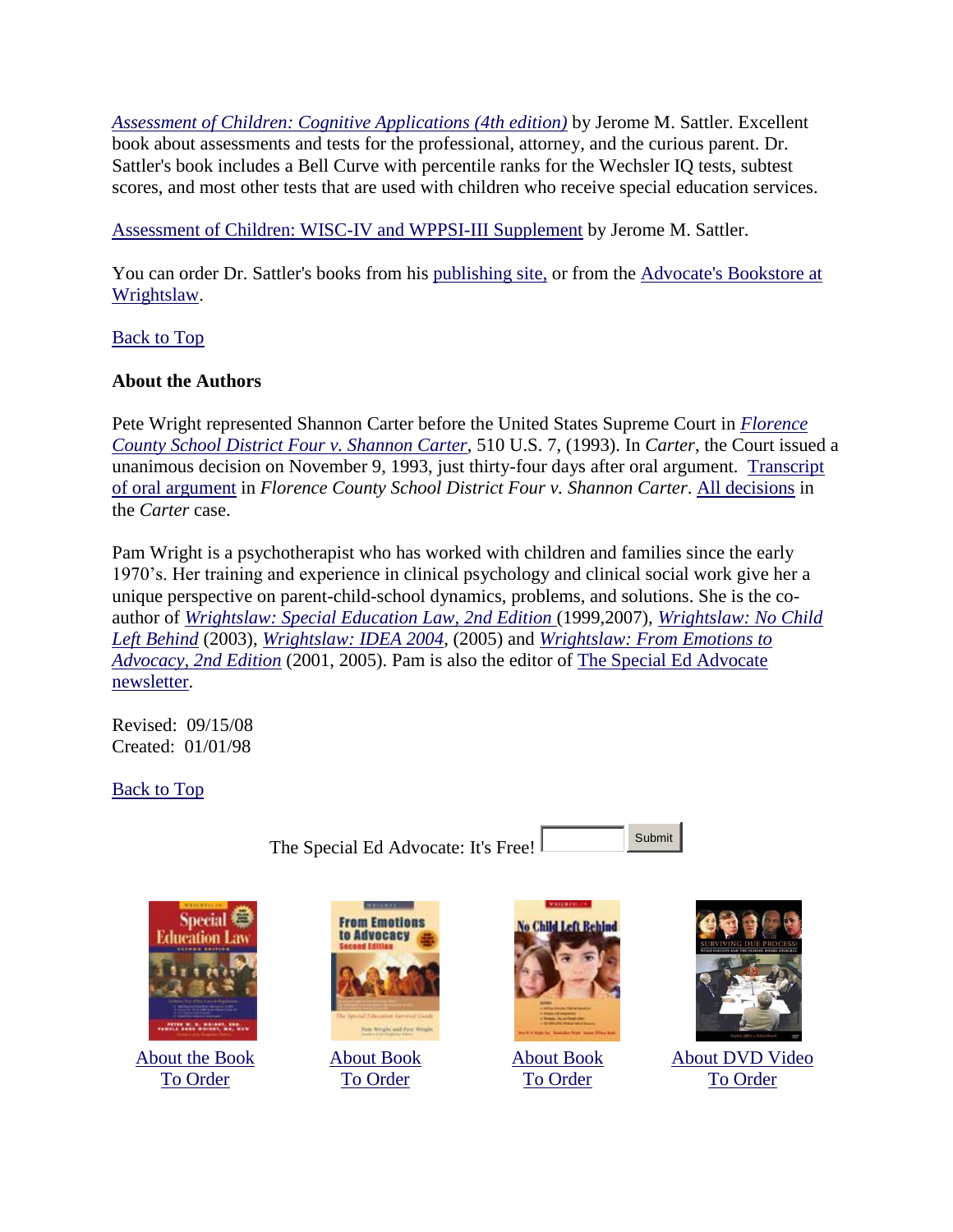Copyright © 1998-2009, Peter W. D. Wright and Pamela Darr Wright. All rights reserved. [Contact Us](mailto:webmaster@wrightslaw.com?subject=Contact%20from%20Wrightslaw.com) | [Press](http://www.wrightslaw.com/press.htm) | [Español](http://www.wrightslaw.com/translate.htm) l [Mission](http://www.wrightslaw.com/us.htm) l [Our Awards](http://www.wrightslaw.com/awards.htm) l [Privacy Policy](http://www.wrightslaw.com/priv_plcy.htm) l [Disclaimer](http://www.wrightslaw.com/disclaimer.htm) l [Site Map](http://www.wrightslaw.com/sitemap.htm)

**Wrightslaw Books**

[About the Book](http://www.wrightslaw.com/bks/selaw2/selaw2.htm) [To Order](http://www.wrightslaw.com/store/)

[About the Book](http://www.wrightslaw.com/bks/feta2/feta2.htm) [To Order](http://www.wrightslaw.com/store/)

**New! Advocate's Store** 

The Wright Tote

More Advocacy Supplies & Accessories

[IEP Kit with Books](http://www.wrightslaw.com/supplies/supplies.htm) 

**Wrightslaw WebEx Training**

**New! [Legal Requirements](http://www.wrightslaw.com/webex/iep.law.index.htm)  [of IEPs \(1.25 hrs\)](http://www.wrightslaw.com/webex/iep.law.index.htm)**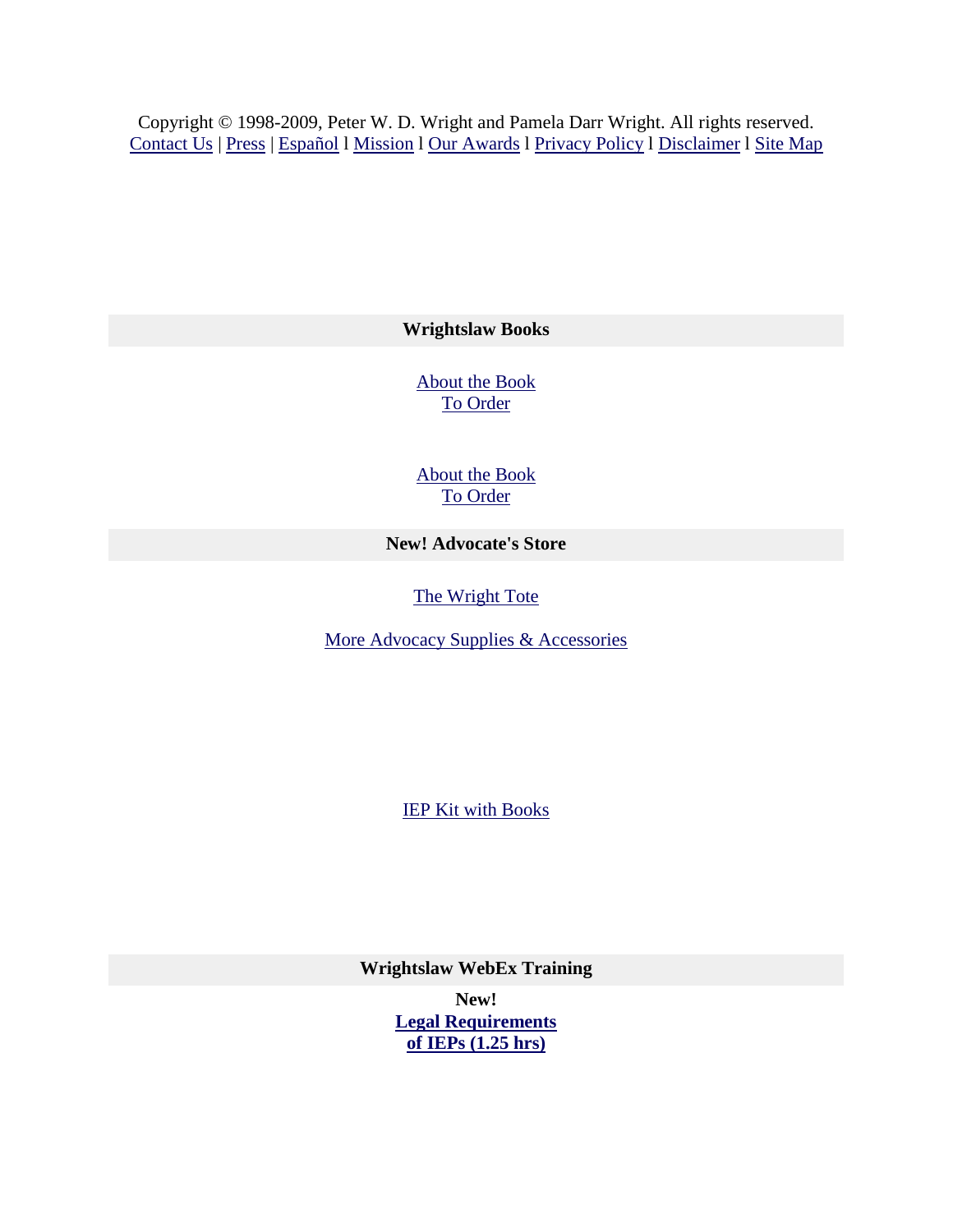## [Learn More](http://www.wrightslaw.com/webex/iep.law.index.htm) [To Order](http://www.wrightslaw.com/store/) Retail Price: \$24.95 **[Intro Offer: \\$14.95](http://www.wrightslaw.com/store/)**

# **[Understanding Your Child's](http://www.wrightslaw.com/webex/test.scores.index.htm)  [Test Scores \(1.5 hrs\)](http://www.wrightslaw.com/webex/test.scores.index.htm)**

## [Learn More](http://www.wrightslaw.com/webex/test.scores.index.htm) [To Order](http://www.wrightslaw.com/store/) Retail Price: \$24.95 **[Wrightslaw Special: \\$14.95](http://www.wrightslaw.com/store/)**

# **[Special Education Law & Advocacy Training](http://www.wrightslaw.com/webex/law.adv.index.htm) [\(6.5 hrs\)](http://www.wrightslaw.com/webex/law.adv.index.htm)**

# [Learn More](http://www.wrightslaw.com/webex/law.adv.index.htm) [To Order](http://www.wrightslaw.com/store/) Retail Price: \$99.95 **[Wrightslaw Special: \\$49.95](http://www.wrightslaw.com/store/)**

# **[Back to article](http://www.wrightslaw.com/#back1#back1)**

| <b>PUSH-UP SCORES AND</b><br><b>PERCENTILE RANKS</b> |                                  |              |                                  |  |  |  |  |  |
|------------------------------------------------------|----------------------------------|--------------|----------------------------------|--|--|--|--|--|
| Push-<br>ups                                         | <b>Percentile</b><br><b>Rank</b> | Push-<br>ups | <b>Percentile</b><br><b>Rank</b> |  |  |  |  |  |
| 19                                                   | 99                               | 9            | 37                               |  |  |  |  |  |
| 18                                                   | 99                               | 8            | 25                               |  |  |  |  |  |
| 17                                                   | 99                               | 7            | 16                               |  |  |  |  |  |
| 16                                                   | 98<br>6                          |              | 9                                |  |  |  |  |  |
| 15                                                   | 95                               | 5            | 5                                |  |  |  |  |  |
| 14                                                   | 91                               |              | $\overline{2}$                   |  |  |  |  |  |
| 13                                                   | 84                               | 3            |                                  |  |  |  |  |  |
| 12                                                   | 75                               | 2            |                                  |  |  |  |  |  |